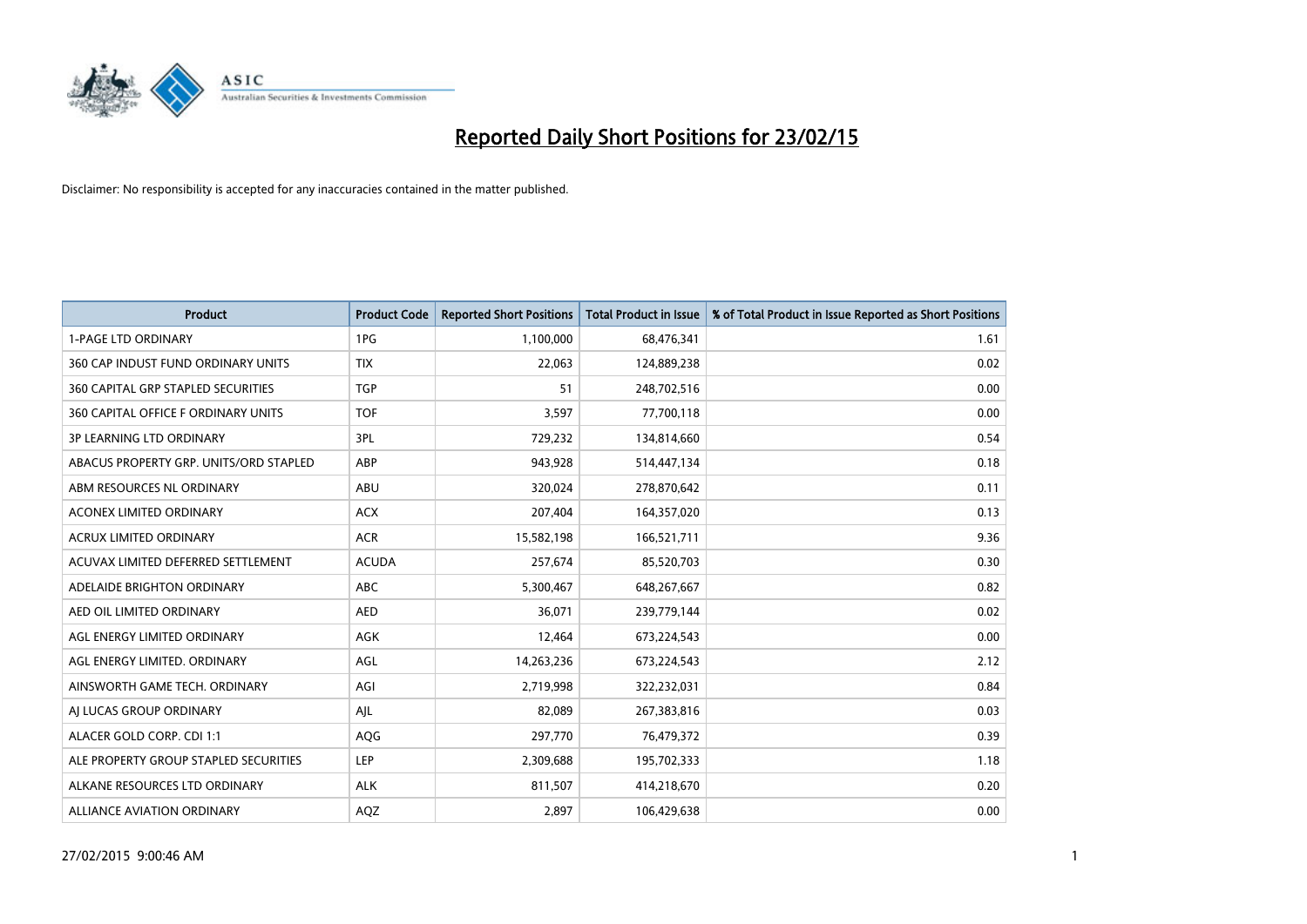

| <b>Product</b>                          | <b>Product Code</b> | <b>Reported Short Positions</b> | <b>Total Product in Issue</b> | % of Total Product in Issue Reported as Short Positions |
|-----------------------------------------|---------------------|---------------------------------|-------------------------------|---------------------------------------------------------|
| ALLIANCE RESOURCES ORDINARY             | AGS                 | 46,500                          | 373,214,219                   | 0.01                                                    |
| ALS LTD ORDINARY                        | <b>ALQ</b>          | 34,523,287                      | 407,246,306                   | 8.48                                                    |
| ALTIUM LIMITED ORDINARY                 | <b>ALU</b>          | 133,673                         | 129,272,762                   | 0.10                                                    |
| ALUMINA LIMITED ORDINARY                | <b>AWC</b>          | 9,392,036                       | 2,806,225,615                 | 0.33                                                    |
| AMALGAMATED HOLDINGS ORDINARY           | AHD                 | 286                             | 157,917,136                   | 0.00                                                    |
| AMCOM TELECOMM, ORDINARY                | AMM                 | 1,858,088                       | 266,399,148                   | 0.70                                                    |
| AMCOR LIMITED ORDINARY                  | AMC                 | 5,301,234                       | 1,206,684,923                 | 0.44                                                    |
| AMP LIMITED ORDINARY                    | AMP                 | 14,804,225                      | 2,957,737,964                 | 0.50                                                    |
| ANSELL LIMITED ORDINARY                 | <b>ANN</b>          | 4,558,965                       | 153,139,924                   | 2.98                                                    |
| ANTARES ENERGY LTD ORDINARY             | <b>AZZ</b>          | 346,170                         | 241,580,932                   | 0.14                                                    |
| ANZ BANKING GRP LTD ORDINARY            | ANZ                 | 15,355,114                      | 2,765,980,222                 | 0.56                                                    |
| APA GROUP STAPLED SECURITIES            | APA                 | 13,008,034                      | 1,114,307,369                 | 1.17                                                    |
| APN NEWS & MEDIA ORDINARY               | <b>APN</b>          | 3,106,240                       | 1,029,041,356                 | 0.30                                                    |
| AQUARIUS PLATINUM. ORDINARY             | <b>AOP</b>          | 2,818,361                       | 1,502,695,183                 | 0.19                                                    |
| ARAFURA RESOURCE LTD ORDINARY           | ARU                 | 2,000                           | 441,270,644                   | 0.00                                                    |
| ARB CORPORATION ORDINARY                | ARP                 | 704,442                         | 79,156,214                    | 0.89                                                    |
| ARDENT LEISURE GROUP STAPLED SECURITIES | AAD                 | 2,408,035                       | 438,666,245                   | 0.55                                                    |
| ARENA REIT. STAPLED                     | <b>ARF</b>          | 169,746                         | 211,949,183                   | 0.08                                                    |
| ARISTOCRAT LEISURE ORDINARY             | <b>ALL</b>          | 678,073                         | 633,822,253                   | 0.11                                                    |
| ARRIUM LTD ORDINARY                     | ARI                 | 179,773,221                     | 2,937,293,755                 | 6.12                                                    |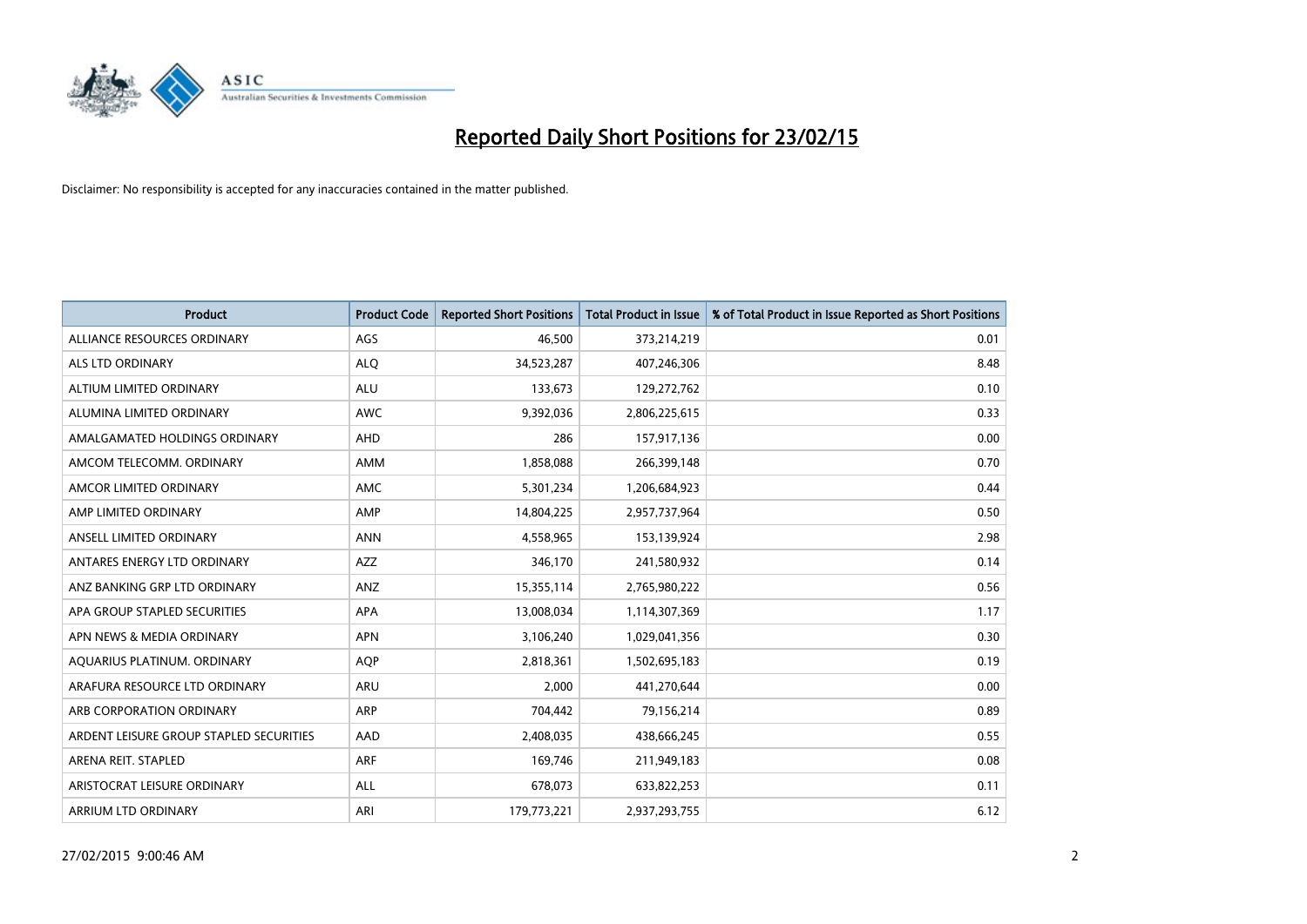

| <b>Product</b>                            | <b>Product Code</b> | <b>Reported Short Positions</b> | <b>Total Product in Issue</b> | % of Total Product in Issue Reported as Short Positions |
|-------------------------------------------|---------------------|---------------------------------|-------------------------------|---------------------------------------------------------|
| ASALEO CARE LIMITED ORDINARY              | AHY                 | 6,905,286                       | 603,469,434                   | 1.14                                                    |
| ASCIANO LIMITED ORDINARY                  | <b>AIO</b>          | 6,199,979                       | 975,385,664                   | 0.64                                                    |
| ASHLEY SERVICES GRP ORDINARY              | <b>ASH</b>          | 498,972                         | 150,000,000                   | 0.33                                                    |
| ASPEN GROUP ORD/UNITS STAPLED             | <b>APZ</b>          | 41,077                          | 113,183,450                   | 0.04                                                    |
| ASPIRE MINING LTD ORDINARY                | <b>AKM</b>          | 1,000,001                       | 703,463,306                   | 0.14                                                    |
| ASTRO JAP PROP GROUP STAPLED US PROHIBIT. | AJA                 | 77,915                          | 66,449,934                    | 0.12                                                    |
| ASX LIMITED ORDINARY                      | ASX                 | 5,944,823                       | 193,595,162                   | 3.07                                                    |
| ATLAS IRON LIMITED ORDINARY               | <b>AGO</b>          | 99,982,317                      | 919,475,619                   | 10.87                                                   |
| AUCKLAND INTERNATION ORDINARY             | AIA                 | 86,844                          | 1,190,484,097                 | 0.01                                                    |
| AURIZON HOLDINGS LTD ORDINARY             | AZJ                 | 6,655,522                       | 2,123,934,162                 | 0.31                                                    |
| AUSDRILL LIMITED ORDINARY                 | ASL                 | 24,828,438                      | 312,277,224                   | 7.95                                                    |
| AUSENCO LIMITED ORDINARY                  | AAX                 | 421,778                         | 168,449,799                   | 0.25                                                    |
| AUSNET SERVICES STAPLED SECURITIES        | <b>AST</b>          | 35,016,063                      | 3,466,913,009                 | 1.01                                                    |
| AUST CAREERS NETWORK ORDINARY             | <b>ACO</b>          | 500,000                         | 83,748,775                    | 0.60                                                    |
| AUST INDUSTRIAL REIT UNIT                 | ANI                 | 45,105                          | 96,288,031                    | 0.05                                                    |
| <b>AUSTAL LIMITED ORDINARY</b>            | ASB                 | 84,279                          | 346,865,169                   | 0.02                                                    |
| AUSTBROKERS HOLDINGS ORDINARY             | <b>AUB</b>          | 101,153                         | 61,740,597                    | 0.16                                                    |
| AUSTEX OIL LIMITED ORDINARY               | <b>AOK</b>          | 62,000                          | 558,571,402                   | 0.01                                                    |
| AUSTIN ENGINEERING ORDINARY               | ANG                 | 394,700                         | 84,274,004                    | 0.47                                                    |
| AUSTIN EXPLORATION ORDINARY               | <b>AKK</b>          | 5,582,054                       | 332,607,790                   | 1.68                                                    |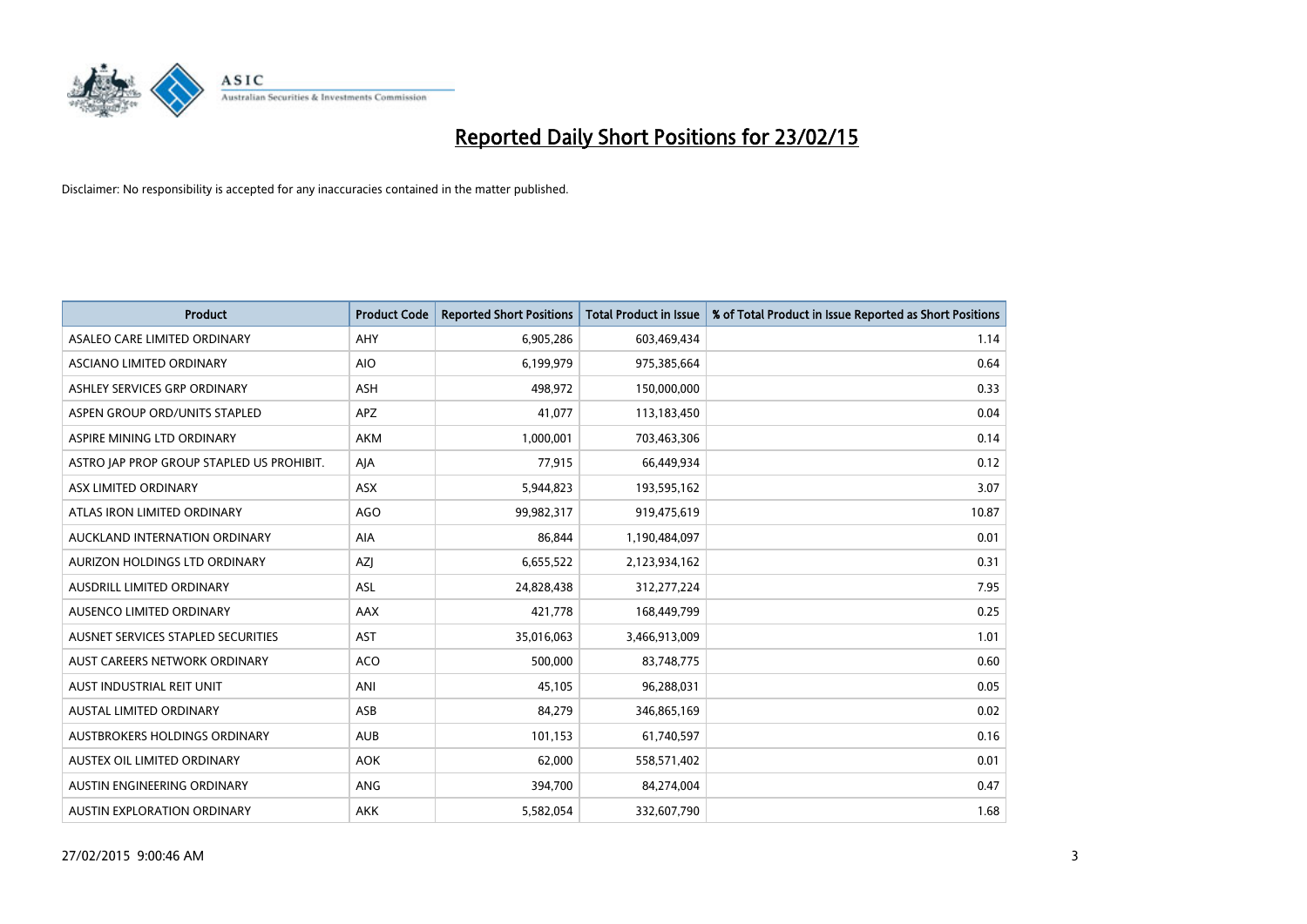

| <b>Product</b>                       | <b>Product Code</b> | <b>Reported Short Positions</b> | <b>Total Product in Issue</b> | % of Total Product in Issue Reported as Short Positions |
|--------------------------------------|---------------------|---------------------------------|-------------------------------|---------------------------------------------------------|
| AUSTRALIAN AGRICULT, ORDINARY        | AAC                 | 4,247,819                       | 532,474,721                   | 0.80                                                    |
| AUSTRALIAN PHARM. ORDINARY           | API                 | 7,151,097                       | 488,115,883                   | 1.47                                                    |
| AUTOMOTIVE HOLDINGS ORDINARY         | AHE                 | 3,475,548                       | 306,437,941                   | 1.13                                                    |
| AVEO GROUP STAPLED SECURITIES        | <b>AOG</b>          | 593,337                         | 499,484,314                   | 0.12                                                    |
| AWE LIMITED ORDINARY                 | AWE                 | 24,399,120                      | 525,861,050                   | 4.64                                                    |
| <b>AZONTO PET LTD ORDINARY</b>       | APY                 | 1                               | 1,159,375,100                 | 0.00                                                    |
| AZUMAH RESOURCES ORDINARY            | <b>AZM</b>          | 1                               | 393,850,639                   | 0.00                                                    |
| <b>BANDANNA ENERGY ORDINARY</b>      | <b>BND</b>          | 17,540,654                      | 528,481,199                   | 3.32                                                    |
| BANK OF QUEENSLAND. ORDINARY         | <b>BOQ</b>          | 6,515,861                       | 366,982,047                   | 1.78                                                    |
| <b>BASE RES LIMITED ORDINARY</b>     | <b>BSE</b>          | 335,868                         | 563,902,771                   | 0.06                                                    |
| BATHURST RES LTD. ORDINARY           | <b>BRL</b>          | 207,998                         | 947,828,434                   | 0.02                                                    |
| <b>BC IRON LIMITED ORDINARY</b>      | <b>BCI</b>          | 16,249,388                      | 196,196,992                   | 8.28                                                    |
| BEACH ENERGY LIMITED ORDINARY        | <b>BPT</b>          | 56,284,340                      | 1,297,496,886                 | 4.34                                                    |
| BEADELL RESOURCE LTD ORDINARY        | <b>BDR</b>          | 36,873,043                      | 798,657,280                   | 4.62                                                    |
| BEGA CHEESE LTD ORDINARY             | <b>BGA</b>          | 2,598,714                       | 152,602,945                   | 1.70                                                    |
| BENDIGO AND ADELAIDE ORDINARY        | <b>BEN</b>          | 18,994,200                      | 450,940,880                   | 4.21                                                    |
| BERKELEY RESOURCES ORDINARY          | <b>BKY</b>          | 122,900                         | 180,361,323                   | 0.07                                                    |
| BETASHARESCASHETF ETF UNITS          | AAA                 | 250                             | 14,486,989                    | 0.00                                                    |
| <b>BHP BILLITON LIMITED ORDINARY</b> | <b>BHP</b>          | 11,976,821                      | 3,211,691,105                 | 0.37                                                    |
| <b>BIGAIR GROUP LIMITED ORDINARY</b> | <b>BGL</b>          | 49,160                          | 174,695,976                   | 0.03                                                    |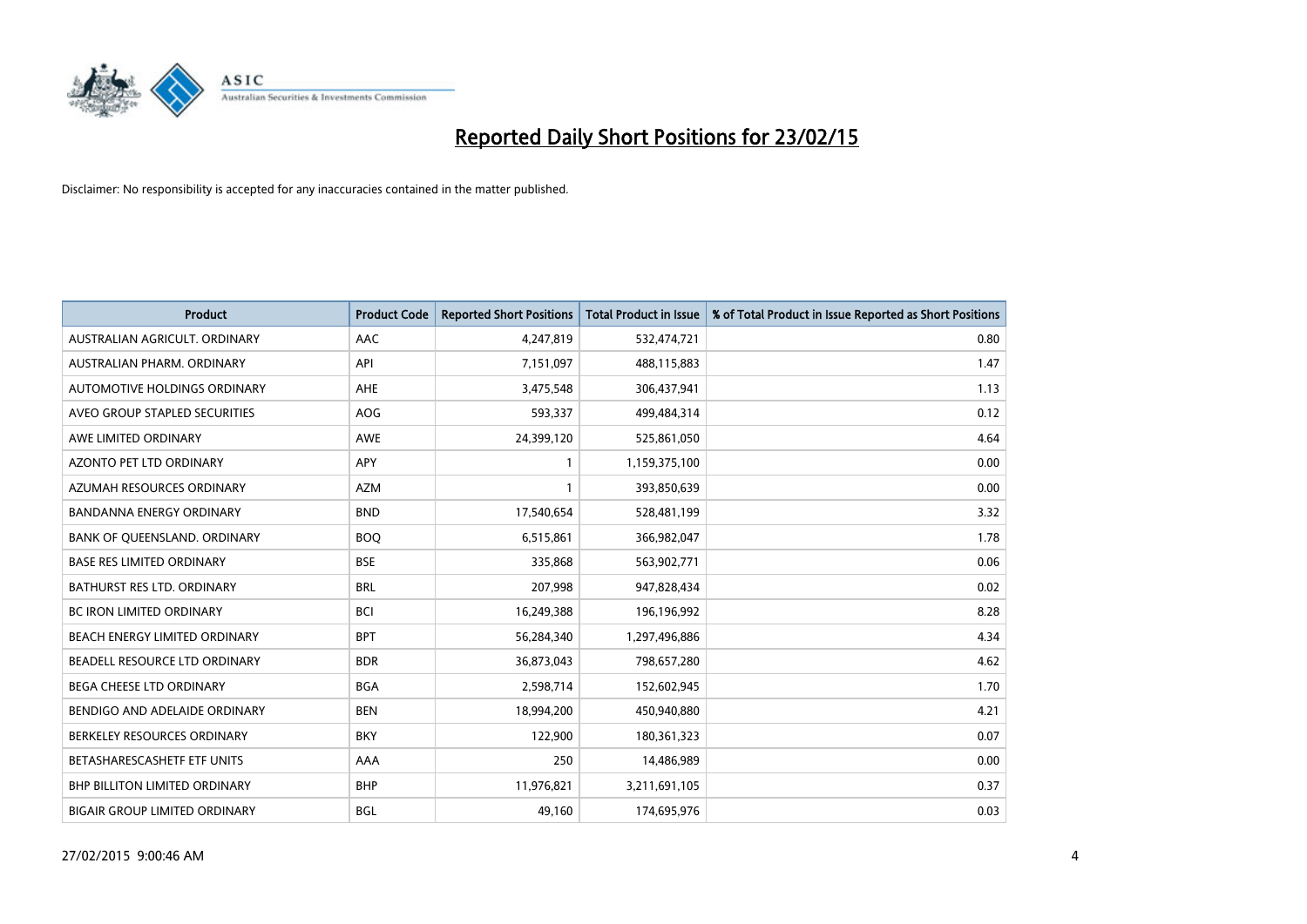

| <b>Product</b>                      | <b>Product Code</b> | <b>Reported Short Positions</b> | <b>Total Product in Issue</b> | % of Total Product in Issue Reported as Short Positions |
|-------------------------------------|---------------------|---------------------------------|-------------------------------|---------------------------------------------------------|
| <b>BILLABONG ORDINARY</b>           | <b>BBG</b>          | 7,298,715                       | 990,370,034                   | 0.74                                                    |
| <b>BLACKHAM RESOURCES ORDINARY</b>  | <b>BLK</b>          | 750,629                         | 177,864,434                   | 0.42                                                    |
| <b>BLACKMORES LIMITED ORDINARY</b>  | <b>BKL</b>          | 18,363                          | 17,224,284                    | 0.11                                                    |
| <b>BLUE ENERGY LIMITED ORDINARY</b> | <b>BUL</b>          | 50,000                          | 1,140,993,237                 | 0.00                                                    |
| <b>BLUESCOPE STEEL LTD ORDINARY</b> | <b>BSL</b>          | 5,498,655                       | 559,227,871                   | 0.98                                                    |
| <b>BOART LONGYEAR ORDINARY</b>      | <b>BLY</b>          | 17,769,270                      | 930,864,944                   | 1.91                                                    |
| BORA BORA RESOURCES ORDINARY        | <b>BBR</b>          | 247,808                         | 35,970,000                    | 0.69                                                    |
| BORAL LIMITED. ORDINARY             | <b>BLD</b>          | 9,972,644                       | 782,736,249                   | 1.27                                                    |
| <b>BRADKEN LIMITED ORDINARY</b>     | <b>BKN</b>          | 4,487,086                       | 171,027,249                   | 2.62                                                    |
| <b>BRAMBLES LIMITED ORDINARY</b>    | <b>BXB</b>          | 4,300,559                       | 1,566,289,727                 | 0.27                                                    |
| <b>BREVILLE GROUP LTD ORDINARY</b>  | <b>BRG</b>          | 3,064,803                       | 130,095,322                   | 2.36                                                    |
| BRICKWORKS LIMITED ORDINARY         | <b>BKW</b>          | 54,427                          | 148,403,478                   | 0.04                                                    |
| BT INVESTMENT MNGMNT ORDINARY       | <b>BTT</b>          | 1                               | 292,408,424                   | 0.00                                                    |
| <b>BURSON GROUP LTD ORDINARY</b>    | <b>BAP</b>          | 457,520                         | 163,585,666                   | 0.28                                                    |
| <b>BURU ENERGY ORDINARY</b>         | <b>BRU</b>          | 15,926,607                      | 339,997,078                   | 4.68                                                    |
| <b>BWP TRUST ORDINARY UNITS</b>     | <b>BWP</b>          | 17,503,369                      | 639,724,826                   | 2.74                                                    |
| CABCHARGE AUSTRALIA ORDINARY        | CAB                 | 9,003,452                       | 120,430,683                   | 7.48                                                    |
| <b>CADENCE CAPITAL ORDINARY</b>     | <b>CDM</b>          | 111,699                         | 199,946,538                   | 0.06                                                    |
| CALTEX AUSTRALIA ORDINARY           | <b>CTX</b>          | 225,565                         | 270,000,000                   | 0.08                                                    |
| CAPE LAMBERT RES LTD ORDINARY       | <b>CFE</b>          | 280,137                         | 626,686,586                   | 0.04                                                    |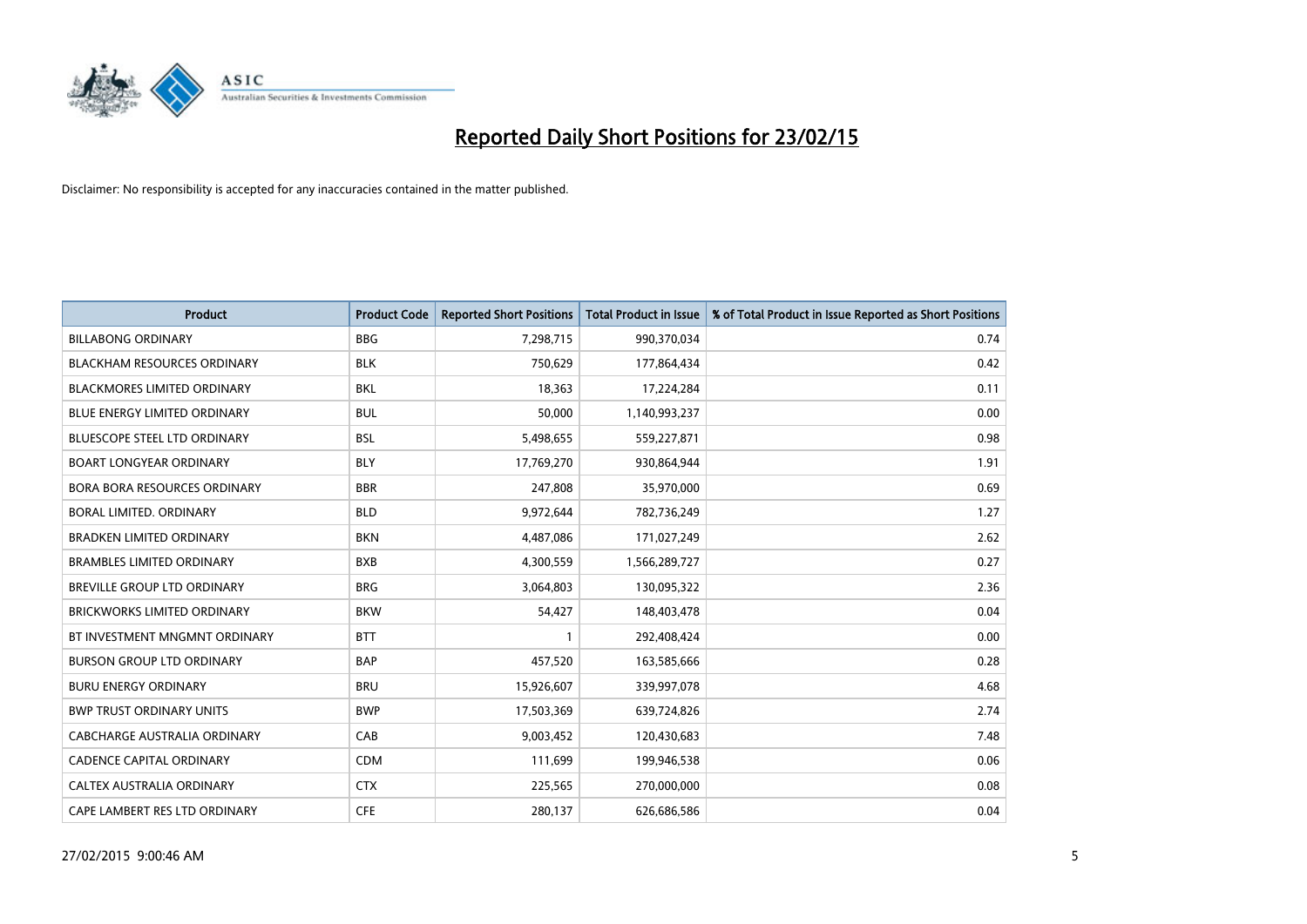

| <b>Product</b>                          | <b>Product Code</b> | <b>Reported Short Positions</b> | <b>Total Product in Issue</b> | % of Total Product in Issue Reported as Short Positions |
|-----------------------------------------|---------------------|---------------------------------|-------------------------------|---------------------------------------------------------|
| CAPITOL HEALTH ORDINARY                 | CAJ                 | 356,104                         | 522,280,212                   | 0.07                                                    |
| <b>CARDNO LIMITED ORDINARY</b>          | <b>CDD</b>          | 17,801,474                      | 164,564,684                   | 10.82                                                   |
| CARINDALE PROPERTY UNIT                 | <b>CDP</b>          | 8,823                           | 70,000,000                    | 0.01                                                    |
| CARNARVON PETROLEUM ORDINARY            | <b>CVN</b>          | 1,960,280                       | 988,295,069                   | 0.20                                                    |
| <b>CARNEGIE WAVE ENERGY ORDINARY</b>    | <b>CWE</b>          | 100,500                         | 1,745,269,217                 | 0.01                                                    |
| CARSALES.COM LTD ORDINARY               | <b>CRZ</b>          | 12,457,455                      | 239,001,759                   | 5.21                                                    |
| CASH CONVERTERS ORDINARY                | CCV                 | 4,302,282                       | 478,876,525                   | 0.90                                                    |
| CEDAR WOODS PROP. ORDINARY              | <b>CWP</b>          | 208,882                         | 78,336,371                    | 0.27                                                    |
| CENTRAL PETROLEUM ORDINARY              | <b>CTP</b>          | 10.999                          | 368,718,957                   | 0.00                                                    |
| CENTURIA METRO REIT STAPLED             | <b>CMA</b>          | 698,404                         | 71,500,158                    | 0.98                                                    |
| CFS RETAIL TRUST GRP STAPLED SECURITIES | <b>CFX</b>          | 4,604,835                       | 3,050,355,727                 | 0.15                                                    |
| CHALLENGER LIMITED ORDINARY             | <b>CGF</b>          | 2,893,857                       | 569,725,821                   | 0.51                                                    |
| CHARTER HALL GROUP STAPLED US PROHIBIT. | <b>CHC</b>          | 1,818,791                       | 355,161,540                   | 0.51                                                    |
| <b>CHARTER HALL RETAIL UNITS</b>        | <b>COR</b>          | 12,362,398                      | 372,893,153                   | 3.32                                                    |
| <b>CHORUS LIMITED ORDINARY</b>          | <b>CNU</b>          | 76,654                          | 396,369,767                   | 0.02                                                    |
| CLEARVIEW WEALTH LTD ORDINARY           | <b>CVW</b>          | 10,001                          | 581,111,182                   | 0.00                                                    |
| CLINUVEL PHARMACEUT. ORDINARY           | <b>CUV</b>          | 15,733                          | 44,497,287                    | 0.04                                                    |
| COAL OF AFRICA LTD ORDINARY             | <b>CZA</b>          | 426                             | 1,599,368,613                 | 0.00                                                    |
| <b>COALSPUR MINES LTD ORDINARY</b>      | <b>CPL</b>          | 82,631                          | 641,544,455                   | 0.01                                                    |
| COCA-COLA AMATIL ORDINARY               | <b>CCL</b>          | 21,765,703                      | 763,590,249                   | 2.85                                                    |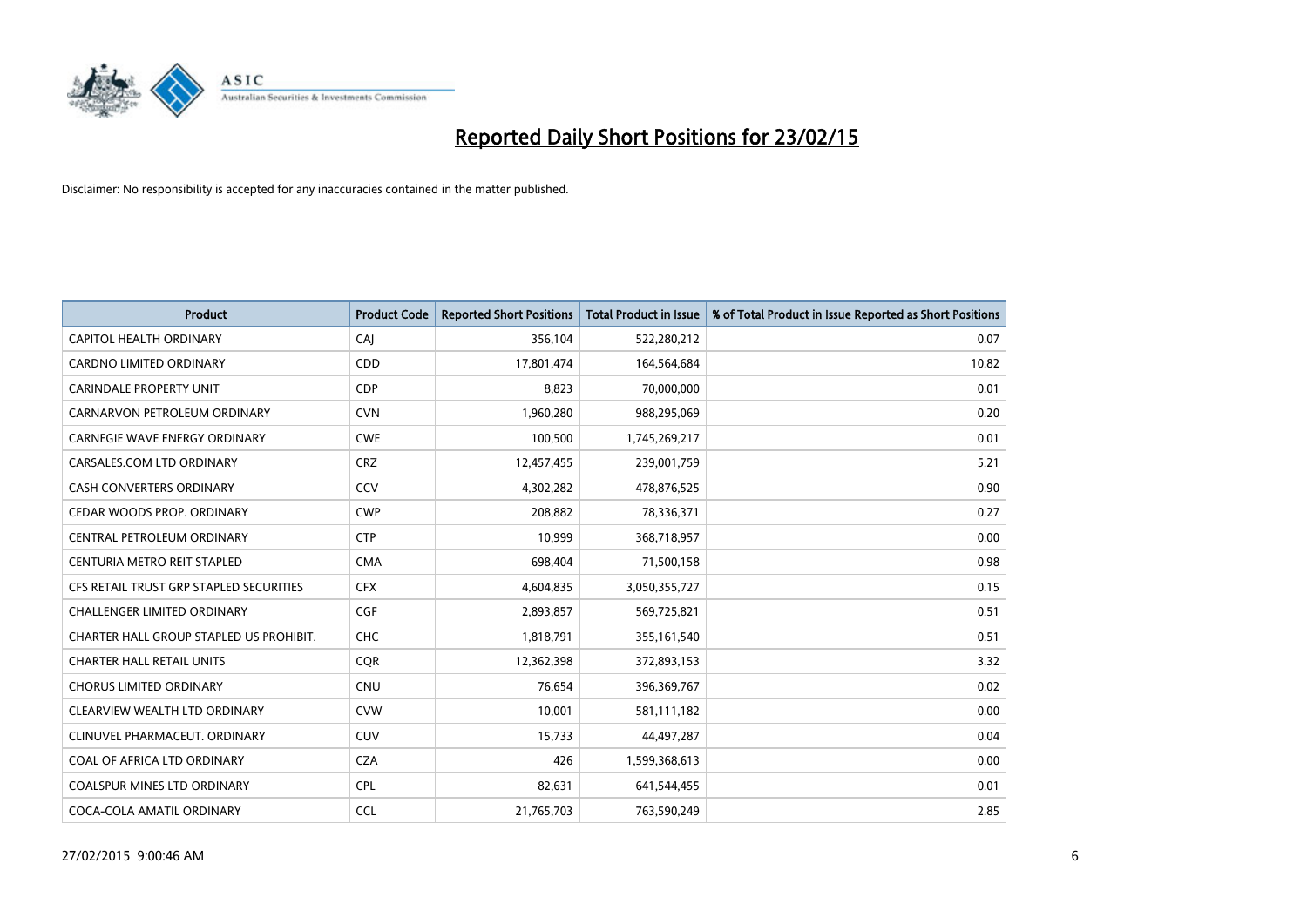

| <b>Product</b>                          | <b>Product Code</b> | <b>Reported Short Positions</b> | <b>Total Product in Issue</b> | % of Total Product in Issue Reported as Short Positions |
|-----------------------------------------|---------------------|---------------------------------|-------------------------------|---------------------------------------------------------|
| <b>COCHLEAR LIMITED ORDINARY</b>        | <b>COH</b>          | 4,738,141                       | 57,081,775                    | 8.30                                                    |
| COCKATOO COAL ORDINARY                  | COK                 | 167,987                         | 46,335,196,929                | 0.00                                                    |
| <b>CODAN LIMITED ORDINARY</b>           | <b>CDA</b>          | 2,461                           | 177,063,244                   | 0.00                                                    |
| <b>COFFEY INTERNATIONAL ORDINARY</b>    | <b>COF</b>          | 6,075                           | 255,833,165                   | 0.00                                                    |
| <b>COKAL LTD ORDINARY</b>               | <b>CKA</b>          | 6,820                           | 471,487,926                   | 0.00                                                    |
| <b>COLLECTION HOUSE ORDINARY</b>        | <b>CLH</b>          | 1,697,640                       | 130,443,227                   | 1.30                                                    |
| COMMONWEALTH BANK, ORDINARY             | <b>CBA</b>          | 16,590,103                      | 1,621,319,194                 | 1.02                                                    |
| <b>COMPASS RESOURCES ORDINARY</b>       | <b>CMR</b>          | 7,472                           | 1,403,744,100                 | 0.00                                                    |
| <b>COMPUTERSHARE LTD ORDINARY</b>       | <b>CPU</b>          | 5,793,279                       | 556,203,079                   | 1.04                                                    |
| <b>COOPER ENERGY LTD ORDINARY</b>       | <b>COE</b>          | 556,859                         | 331,905,323                   | 0.17                                                    |
| CORP TRAVEL LIMITED ORDINARY            | <b>CTD</b>          | 1,059,930                       | 96,993,355                    | 1.09                                                    |
| <b>COVER-MORE GRP LTD ORDINARY</b>      | <b>CVO</b>          | 5,836,810                       | 317,750,000                   | 1.84                                                    |
| <b>CREDIT CORP GROUP ORDINARY</b>       | <b>CCP</b>          | 389,043                         | 46,296,407                    | 0.84                                                    |
| <b>CROMWELL PROP STAPLED SECURITIES</b> | <b>CMW</b>          | 30,582,536                      | 1,737,728,114                 | 1.76                                                    |
| <b>CROWN RESORTS LTD ORDINARY</b>       | <b>CWN</b>          | 17,286,156                      | 728,394,185                   | 2.37                                                    |
| <b>CSG LIMITED ORDINARY</b>             | CSV                 | 301,117                         | 284,148,839                   | 0.11                                                    |
| <b>CSL LIMITED ORDINARY</b>             | <b>CSL</b>          | 1,410,139                       | 473,895,326                   | 0.30                                                    |
| <b>CSR LIMITED ORDINARY</b>             | <b>CSR</b>          | 10,657,054                      | 506,000,315                   | 2.11                                                    |
| <b>CUDECO LIMITED ORDINARY</b>          | CDU                 | 8,934,682                       | 248,722,167                   | 3.59                                                    |
| DATA#3 LIMITED ORDINARY                 | <b>DTL</b>          | 1,000                           | 153,974,950                   | 0.00                                                    |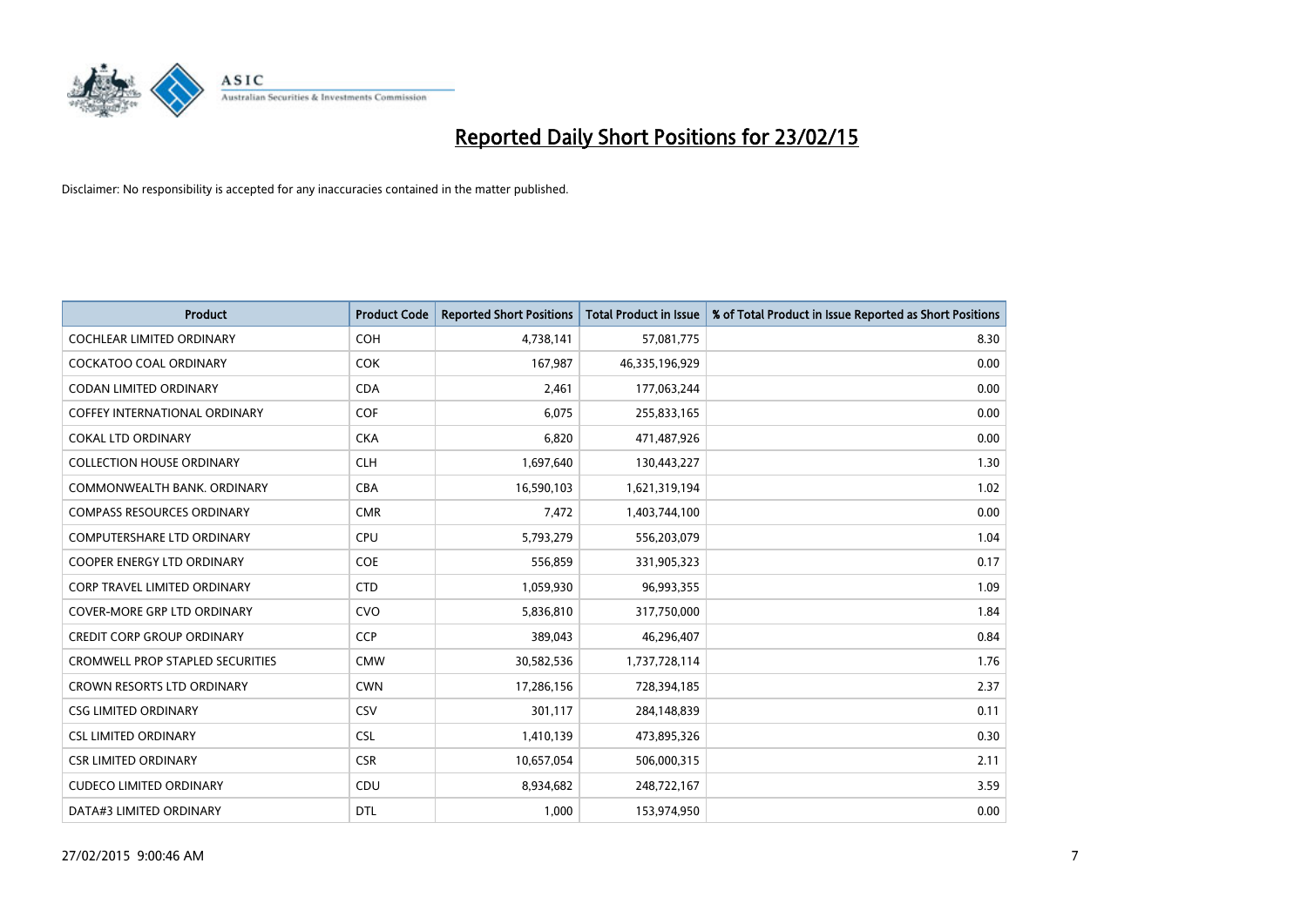

| <b>Product</b>                          | <b>Product Code</b> | <b>Reported Short Positions</b> | <b>Total Product in Issue</b> | % of Total Product in Issue Reported as Short Positions |
|-----------------------------------------|---------------------|---------------------------------|-------------------------------|---------------------------------------------------------|
| DECMIL GROUP LIMITED ORDINARY           | <b>DCG</b>          | 1,101,227                       | 168,657,794                   | 0.65                                                    |
| DEEP YELLOW LIMITED ORDINARY            | <b>DYL</b>          | 1,002                           | 1,903,058,848                 | 0.00                                                    |
| DEVINE LIMITED ORDINARY                 | <b>DVN</b>          | 1,548                           | 158,730,556                   | 0.00                                                    |
| DEXUS PROPERTY GROUP STAPLED UNITS      | <b>DXS</b>          | 2,790,621                       | 905,531,797                   | 0.31                                                    |
| DICK SMITH HLDGS ORDINARY               | <b>DSH</b>          | 14,442,081                      | 236,511,364                   | 6.11                                                    |
| DISCOVERY METALS LTD ORDINARY           | <b>DML</b>          | 344,314                         | 644,039,581                   | 0.05                                                    |
| DOMINO PIZZA ENTERPR ORDINARY           | <b>DMP</b>          | 1,359,811                       | 86,560,773                    | 1.57                                                    |
| DONACO INTERNATIONAL DEFERRED EX OPTION | <b>DNAN</b>         | 9,348                           | 3,026,655                     | 0.31                                                    |
| DONACO INTERNATIONAL ORDINARY           | <b>DNA</b>          | 16,449,577                      | 617,285,804                   | 2.66                                                    |
| DOWNER EDI LIMITED ORDINARY             | <b>DOW</b>          | 23,242,804                      | 435,399,975                   | 5.34                                                    |
| DRAGON MINING LTD ORDINARY              | <b>DRA</b>          | 13,000                          | 88,840,613                    | 0.01                                                    |
| DRILLSEARCH ENERGY ORDINARY             | <b>DLS</b>          | 10,023,379                      | 461,101,450                   | 2.17                                                    |
| DUET GROUP STAPLED US PROHIBIT.         | <b>DUE</b>          | 18,415,521                      | 1,493,678,915                 | 1.23                                                    |
| DULUXGROUP LIMITED ORDINARY             | <b>DLX</b>          | 696,551                         | 388,543,268                   | 0.18                                                    |
| ECHO ENTERTAINMENT ORDINARY             | EGP                 | 3,572,305                       | 825,672,730                   | 0.43                                                    |
| ELDERS LIMITED ORDINARY                 | <b>ELD</b>          | 712,897                         | 83,734,671                    | 0.85                                                    |
| <b>EMECO HOLDINGS ORDINARY</b>          | EHL                 | 15,819,356                      | 599,675,707                   | 2.64                                                    |
| <b>ENDEAVOUR MIN CORP CDI 1:1</b>       | <b>EVR</b>          | 69,262                          | 45,886,643                    | 0.15                                                    |
| <b>ENERGY RESOURCES ORDINARY 'A'</b>    | <b>ERA</b>          | 9,614,189                       | 517,725,062                   | 1.86                                                    |
| <b>ENERGY WORLD CORPOR. ORDINARY</b>    | <b>EWC</b>          | 48,292,843                      | 1,734,166,672                 | 2.78                                                    |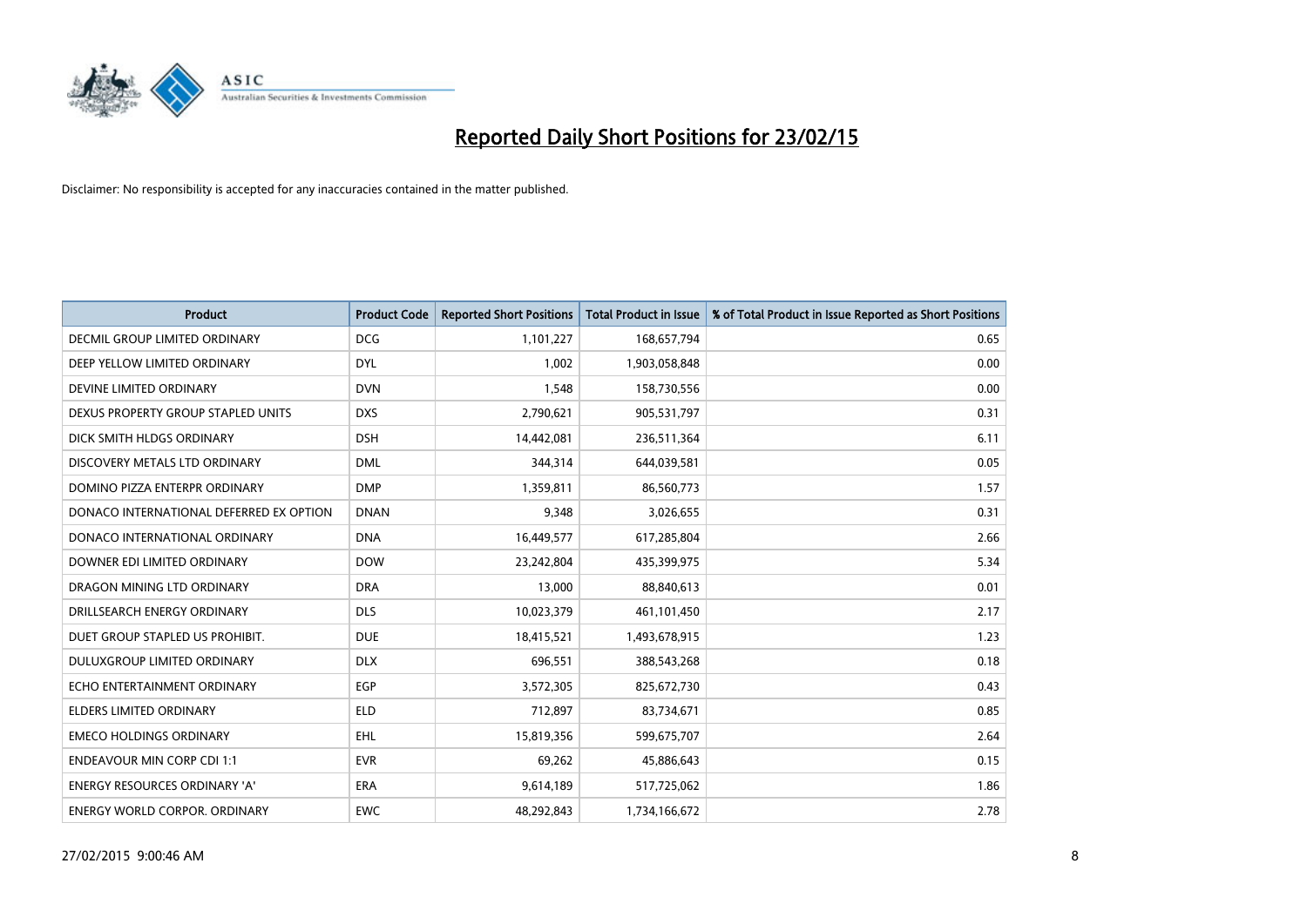

| <b>Product</b>                         | <b>Product Code</b> | <b>Reported Short Positions</b> | <b>Total Product in Issue</b> | % of Total Product in Issue Reported as Short Positions |
|----------------------------------------|---------------------|---------------------------------|-------------------------------|---------------------------------------------------------|
| <b>ENSOGO LIMITED ORDINARY</b>         | E88                 | 212,387                         | 426,069,834                   | 0.05                                                    |
| EQUATORIAL RES LTD ORDINARY            | EQX                 | 33                              | 124,445,353                   | 0.00                                                    |
| EQUITY TRUSTEES ORDINARY               | EQT                 | 49,515                          | 19,270,117                    | 0.26                                                    |
| ERM POWER LIMITED ORDINARY             | EPW                 | 543,615                         | 241,689,186                   | 0.22                                                    |
| ESTIA HEALTH LTD ORDINARY              | <b>EHE</b>          | 1,000,881                       | 180,885,580                   | 0.55                                                    |
| EUREKA GROUP LTD ORDINARY              | <b>EGH</b>          | 670,000                         | 156,766,594                   | 0.43                                                    |
| EVOLUTION MINING LTD ORDINARY          | <b>EVN</b>          | 27,674,178                      | 714,921,647                   | 3.87                                                    |
| FAIRFAX MEDIA LTD ORDINARY             | <b>FXI</b>          | 39,611,391                      | 2,351,955,725                 | 1.68                                                    |
| <b>FAR LTD ORDINARY</b>                | <b>FAR</b>          | 10,333,726                      | 3,127,058,427                 | 0.33                                                    |
| FEDERATION CNTRES ORD/UNIT STAPLED SEC | FDC                 | 5,297,207                       | 1,427,641,565                 | 0.37                                                    |
| FINBAR GROUP LIMITED ORDINARY          | FRI                 | 7,164                           | 228,720,815                   | 0.00                                                    |
| FISHER & PAYKEL H. ORDINARY            | <b>FPH</b>          | 13,652                          | 557,917,000                   | 0.00                                                    |
| FLEETWOOD CORP ORDINARY                | <b>FWD</b>          | 1,313,482                       | 61,039,412                    | 2.15                                                    |
| FLETCHER BUILDING ORDINARY             | <b>FBU</b>          | 838,199                         | 687,854,788                   | 0.12                                                    |
| FLEXIGROUP LIMITED ORDINARY            | <b>FXL</b>          | 9,435,892                       | 304,096,060                   | 3.10                                                    |
| FLIGHT CENTRE TRAVEL ORDINARY          | <b>FLT</b>          | 7,995,163                       | 100,734,279                   | 7.94                                                    |
| FLINDERS MINES LTD ORDINARY            | <b>FMS</b>          | 164,998                         | 2,762,995,689                 | 0.01                                                    |
| FOCUS MINERALS LTD ORDINARY            | <b>FML</b>          | 2,433,706                       | 9,137,375,877                 | 0.03                                                    |
| <b>FOLKESTONE EDU TRUST UNITS</b>      | <b>FET</b>          | 43,549                          | 244,378,866                   | 0.02                                                    |
| FONTERRA SHARE FUND ORDINARY UNITS     | <b>FSF</b>          | 114,477                         | 121,855,834                   | 0.09                                                    |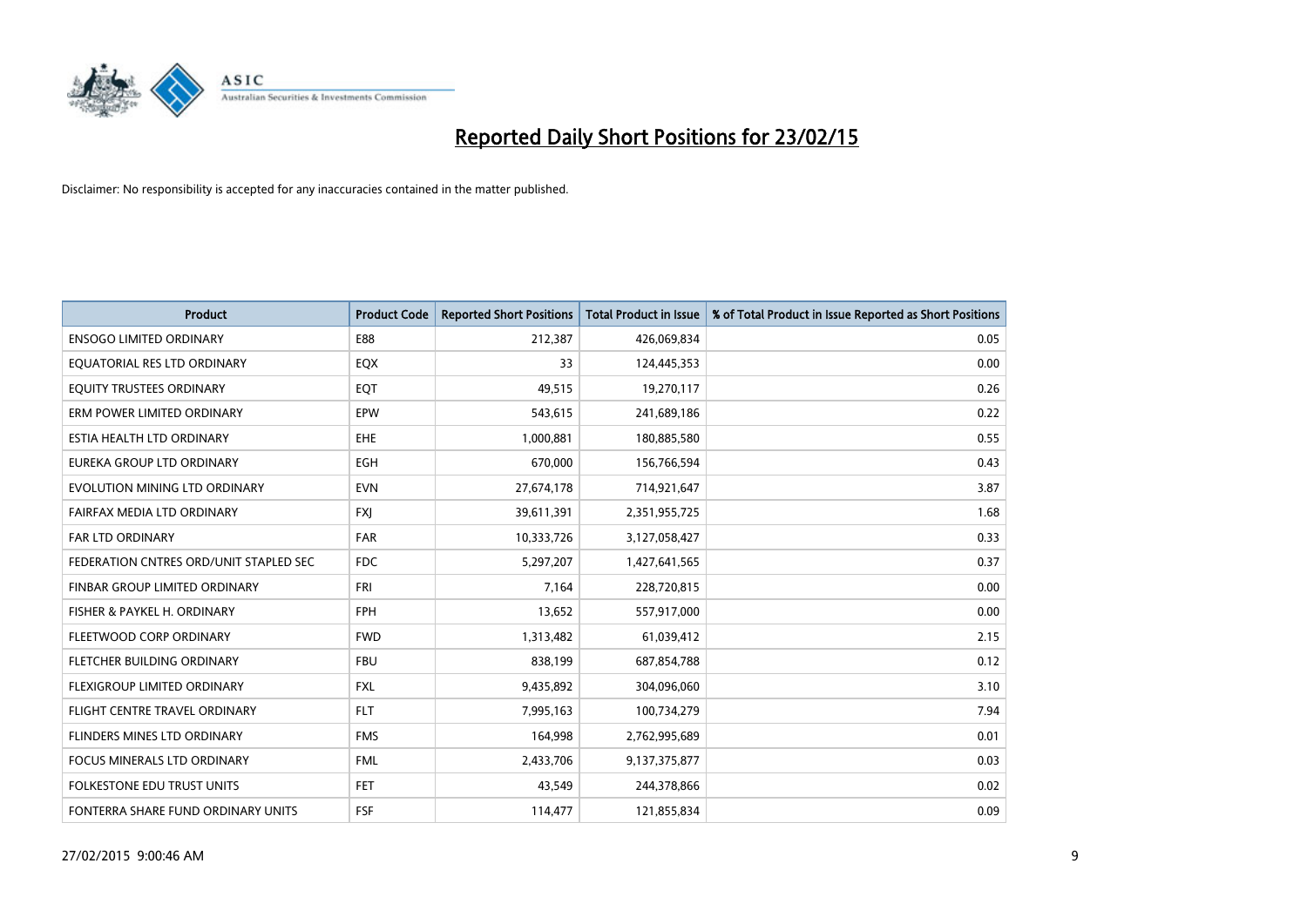

| <b>Product</b>                             | <b>Product Code</b> | <b>Reported Short Positions</b> | <b>Total Product in Issue</b> | % of Total Product in Issue Reported as Short Positions |
|--------------------------------------------|---------------------|---------------------------------|-------------------------------|---------------------------------------------------------|
| FORTESCUE METALS GRP ORDINARY              | <b>FMG</b>          | 339,151,332                     | 3,113,798,151                 | 10.89                                                   |
| FREEDOM FOOD LTD ORDINARY                  | <b>FNP</b>          | 590                             | 152,689,663                   | 0.00                                                    |
| <b>FUNTASTIC LIMITED ORDINARY</b>          | <b>FUN</b>          | 370,000                         | 669,269,723                   | 0.06                                                    |
| <b>G.U.D. HOLDINGS ORDINARY</b>            | GUD                 | 2,333,170                       | 70,939,492                    | 3.29                                                    |
| <b>G8 EDUCATION LIMITED ORDINARY</b>       | <b>GEM</b>          | 16,772,690                      | 359,151,207                   | 4.67                                                    |
| <b>GALAXY RESOURCES ORDINARY</b>           | <b>GXY</b>          | 1,360,062                       | 1,064,783,990                 | 0.13                                                    |
| <b>GBST HOLDINGS., ORDINARY</b>            | <b>GBT</b>          | 6,222                           | 66,561,725                    | 0.01                                                    |
| <b>GDI PROPERTY GRP STAPLED SECURITIES</b> | GDI                 | 457,090                         | 567,575,025                   | 0.08                                                    |
| <b>GENESIS ENERGY LTD ORDINARY</b>         | <b>GNE</b>          | 8,936                           | 1,000,000,000                 | 0.00                                                    |
| <b>GENETIC TECHNOLOGIES ORDINARY</b>       | <b>GTG</b>          | 1,513,350                       | 1,182,766,510                 | 0.13                                                    |
| <b>GENTRACK GROUP LTD ORDINARY</b>         | GTK                 | 3,000                           | 72,699,510                    | 0.00                                                    |
| <b>GENWORTH MORTGAGE ORDINARY</b>          | <b>GMA</b>          | 20,709,824                      | 650,000,000                   | 3.19                                                    |
| <b>GEODYNAMICS LIMITED ORDINARY</b>        | GDY                 | 819                             | 435,880,130                   | 0.00                                                    |
| <b>GINDALBIE METALS LTD ORDINARY</b>       | GBG                 | 14,020,654                      | 1,495,448,025                 | 0.94                                                    |
| <b>GOLD ROAD RES LTD ORDINARY</b>          | GOR                 | 789,968                         | 594,881,822                   | 0.13                                                    |
| <b>GOODMAN FIELDER, ORDINARY</b>           | GFF                 | 43,397,528                      | 1,955,559,207                 | 2.22                                                    |
| <b>GOODMAN GROUP STAPLED</b>               | <b>GMG</b>          | 2,537,488                       | 1,745,460,061                 | 0.15                                                    |
| <b>GPT GROUP STAPLED SEC.</b>              | <b>GPT</b>          | 4,525,703                       | 1,762,293,107                 | 0.26                                                    |
| <b>GRAINCORP LIMITED A CLASS ORDINARY</b>  | <b>GNC</b>          | 13,995,544                      | 228,855,628                   | 6.12                                                    |
| <b>GRANGE RESOURCES. ORDINARY</b>          | GRR                 | 693,157                         | 1,157,338,698                 | 0.06                                                    |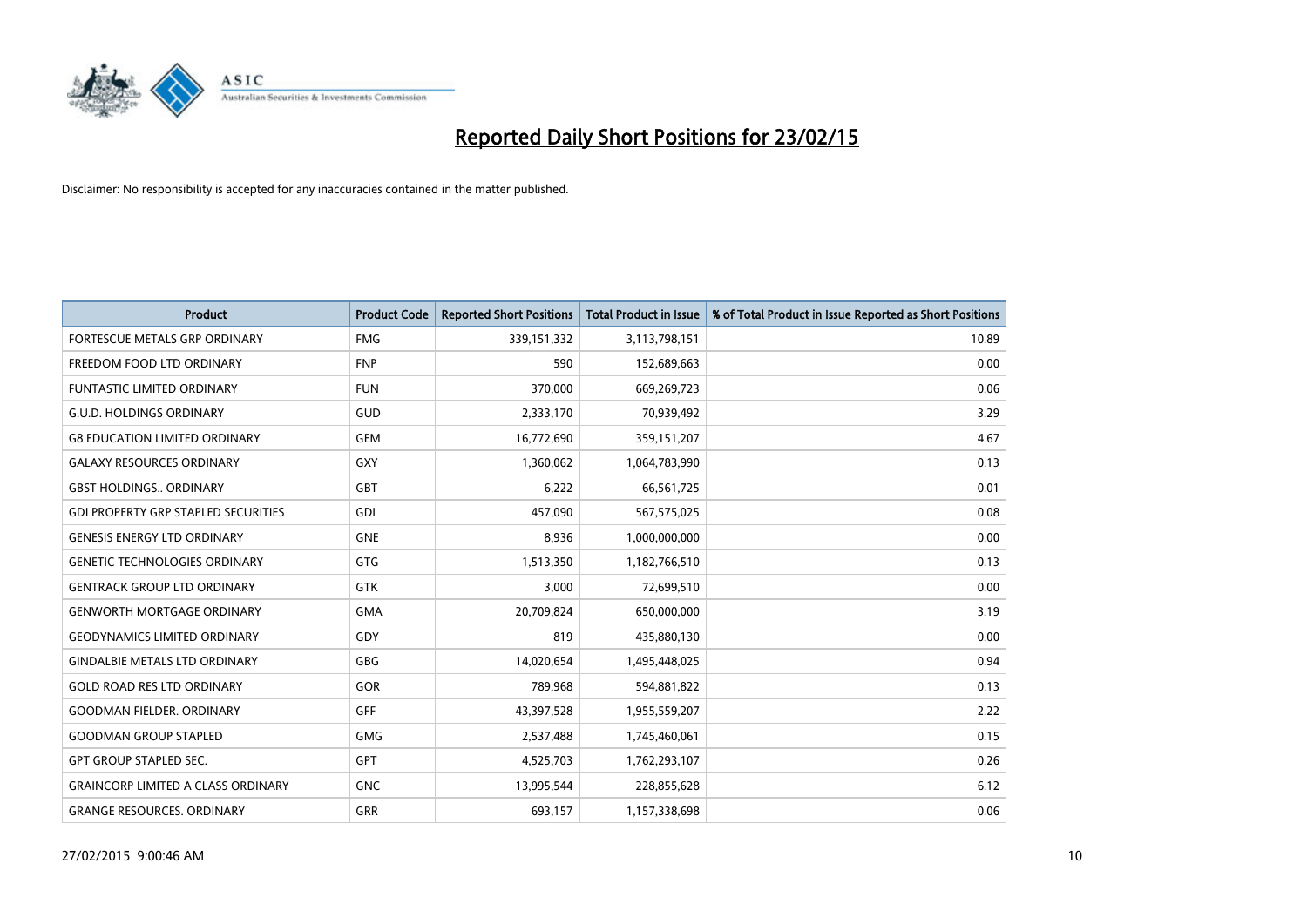

| <b>Product</b>                                   | <b>Product Code</b> | <b>Reported Short Positions</b> | <b>Total Product in Issue</b> | % of Total Product in Issue Reported as Short Positions |
|--------------------------------------------------|---------------------|---------------------------------|-------------------------------|---------------------------------------------------------|
| <b>GREENCROSS LIMITED ORDINARY</b>               | GXL                 | 2,137,588                       | 111,447,503                   | 1.92                                                    |
| <b>GREENLAND MIN EN LTD ORDINARY</b>             | GGG                 | 3,864,827                       | 669,389,552                   | 0.58                                                    |
| <b>GREENLAND MIN EN LTD RIGHTS 26-JUN-14</b>     | GGGR                | 3,842                           | 88,685,050                    | 0.00                                                    |
| <b>GROWTHPOINT PROPERTY ORD/UNIT STAPLED SEC</b> | GOZ                 | 678,360                         | 554,602,697                   | 0.12                                                    |
| <b>GRYPHON MINERALS LTD ORDINARY</b>             | GRY                 | 1,426,821                       | 401,290,987                   | 0.36                                                    |
| <b>GUILDFORD COAL LTD ORDINARY</b>               | <b>GUF</b>          | 49,999                          | 917,612,681                   | 0.01                                                    |
| <b>GWA GROUP LTD ORDINARY</b>                    | <b>GWA</b>          | 14,329,712                      | 306,533,770                   | 4.67                                                    |
| HARVEY NORMAN ORDINARY                           | <b>HVN</b>          | 33,776,246                      | 1,110,603,911                 | 3.04                                                    |
| HEALTHSCOPE LIMITED. ORDINARY                    | <b>HSO</b>          | 10,131,279                      | 1,732,094,838                 | 0.58                                                    |
| <b>HENDERSON GROUP CDI 1:1</b>                   | <b>HGG</b>          | 2,826,648                       | 753,392,858                   | 0.38                                                    |
| HEA HOLDINGS LIMITED ORDINARY                    | <b>HFA</b>          | 308                             | 162,147,897                   | 0.00                                                    |
| HIGHLANDS PACIFIC ORDINARY                       | HIG                 | $\mathbf{1}$                    | 920,577,086                   | 0.00                                                    |
| HILLGROVE RES LTD ORDINARY                       | <b>HGO</b>          | 109,596                         | 147,798,623                   | 0.07                                                    |
| <b>HILLS LTD ORDINARY</b>                        | <b>HIL</b>          | 1,704,990                       | 231,985,526                   | 0.73                                                    |
| HORIZON OIL LIMITED ORDINARY                     | <b>HZN</b>          | 45,973,063                      | 1,301,981,265                 | 3.53                                                    |
| HOTEL PROPERTY STAPLED                           | <b>HPI</b>          | 76,874                          | 146,105,439                   | 0.05                                                    |
| ICAR ASIA LTD ORDINARY                           | ICQ                 | 185,959                         | 217,769,656                   | 0.09                                                    |
| <b>IINET LIMITED ORDINARY</b>                    | <b>IIN</b>          | 8,111,081                       | 162,950,896                   | 4.98                                                    |
| <b>ILUKA RESOURCES ORDINARY</b>                  | ILU                 | 23,802,791                      | 418,700,517                   | 5.68                                                    |
| <b>IMDEX LIMITED ORDINARY</b>                    | <b>IMD</b>          | 1,709,480                       | 216,203,136                   | 0.79                                                    |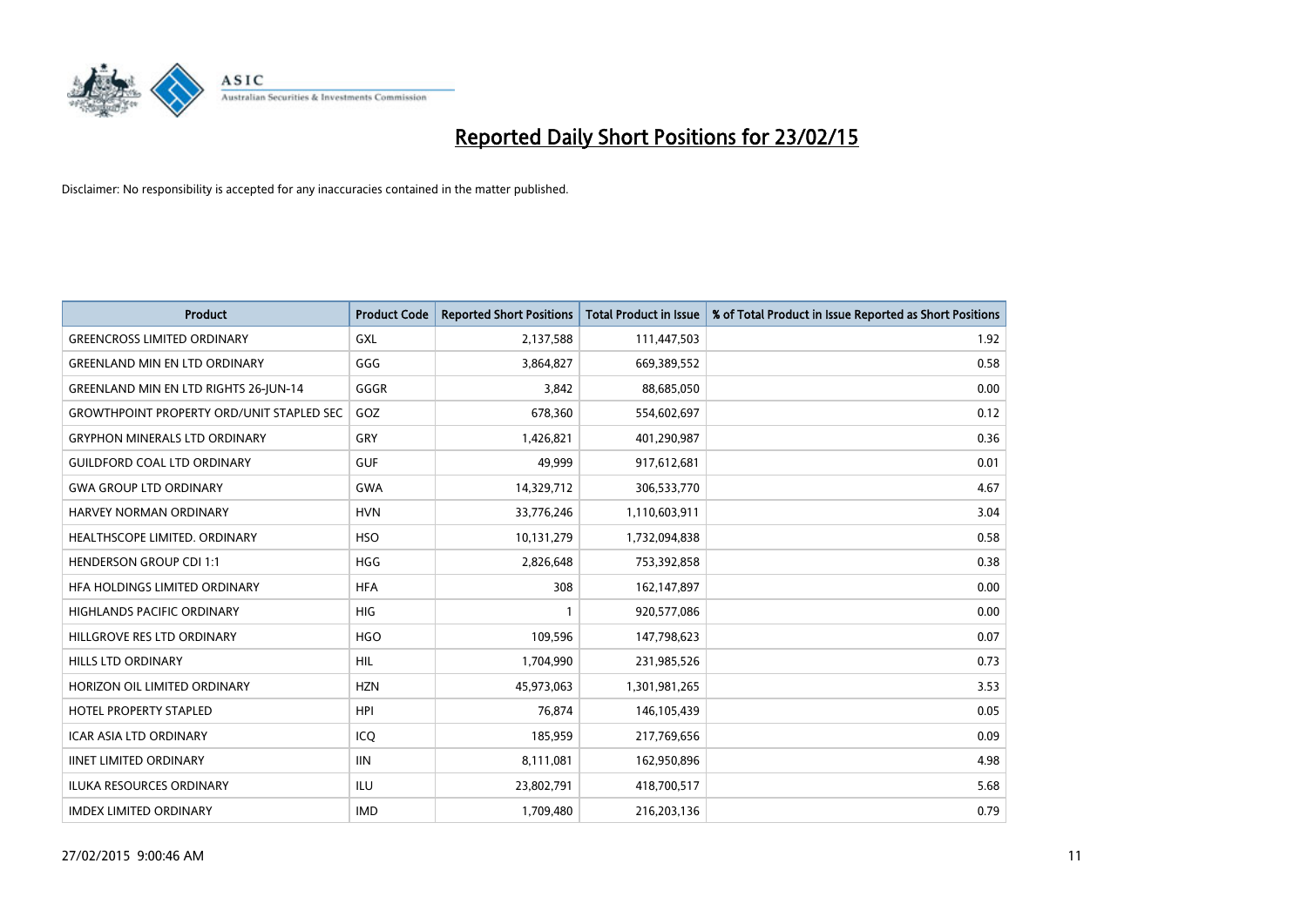

| <b>Product</b>                                  | <b>Product Code</b> | <b>Reported Short Positions</b> | <b>Total Product in Issue</b> | % of Total Product in Issue Reported as Short Positions |
|-------------------------------------------------|---------------------|---------------------------------|-------------------------------|---------------------------------------------------------|
| IMF BENTHAM LTD ORDINARY                        | <b>IMF</b>          | 4,113,465                       | 166,580,957                   | 2.47                                                    |
| <b>INCITEC PIVOT ORDINARY</b>                   | IPL                 | 26,547,440                      | 1,675,621,466                 | 1.58                                                    |
| <b>INDEPENDENCE GROUP ORDINARY</b>              | <b>IGO</b>          | 2,215,035                       | 234,256,573                   | 0.95                                                    |
| <b>INDUSTRIA REIT STAPLED</b>                   | <b>IDR</b>          | 686,772                         | 125,000,001                   | 0.55                                                    |
| <b>INFIGEN ENERGY STAPLED SECURITIES</b>        | <b>IFN</b>          | 3,466,597                       | 767,887,581                   | 0.45                                                    |
| <b>INFOMEDIA LTD ORDINARY</b>                   | <b>IFM</b>          | 799,938                         | 307,877,687                   | 0.26                                                    |
| INGENIA GROUP STAPLED SECURITIES                | <b>INA</b>          | 10,647,336                      | 878,851,910                   | 1.21                                                    |
| <b>INSURANCE AUSTRALIA ORDINARY</b>             | IAG                 | 11,385,565                      | 2,341,618,048                 | 0.49                                                    |
| <b>INTREPID MINES ORDINARY</b>                  | <b>IAU</b>          | 1,215,398                       | 369,869,196                   | 0.33                                                    |
| INTUERI EDU GRP LTD ORDINARY                    | <b>IOE</b>          | 86                              | 100,000,000                   | 0.00                                                    |
| <b>INVESTA OFFICE FUND STAPLED SECURITIES</b>   | <b>IOF</b>          | 1,101,052                       | 614,047,458                   | 0.18                                                    |
| <b>INVOCARE LIMITED ORDINARY</b>                | <b>IVC</b>          | 3,743,425                       | 110,030,298                   | 3.40                                                    |
| <b>IOOF HOLDINGS LTD ORDINARY</b>               | IFL                 | 14,129,960                      | 300,133,752                   | 4.71                                                    |
| <b>IPH LIMITED ORDINARY</b>                     | IPH                 | 566.666                         | 157,559,499                   | 0.36                                                    |
| <b>IPROPERTY GROUP LTD ORDINARY</b>             | <b>IPP</b>          | 3,608,678                       | 186,703,204                   | 1.93                                                    |
| <b>IRESS LIMITED ORDINARY</b>                   | <b>IRE</b>          | 5,529,914                       | 159,097,319                   | 3.48                                                    |
| <b>ISELECT LTD ORDINARY</b>                     | <b>ISU</b>          | 1,954,741                       | 261,489,894                   | 0.75                                                    |
| <b>ISENTIA GROUP LTD ORDINARY</b>               | <b>ISD</b>          | 457,445                         | 200,000,001                   | 0.23                                                    |
| <b>ISENTRIC LTD. ORDINARY</b>                   | ICU                 | 39,829                          | 134,703,703                   | 0.03                                                    |
| <b>IAMES HARDIE INDUST CHESS DEPOSITARY INT</b> | <b>IHX</b>          | 13,208,617                      | 445,256,278                   | 2.97                                                    |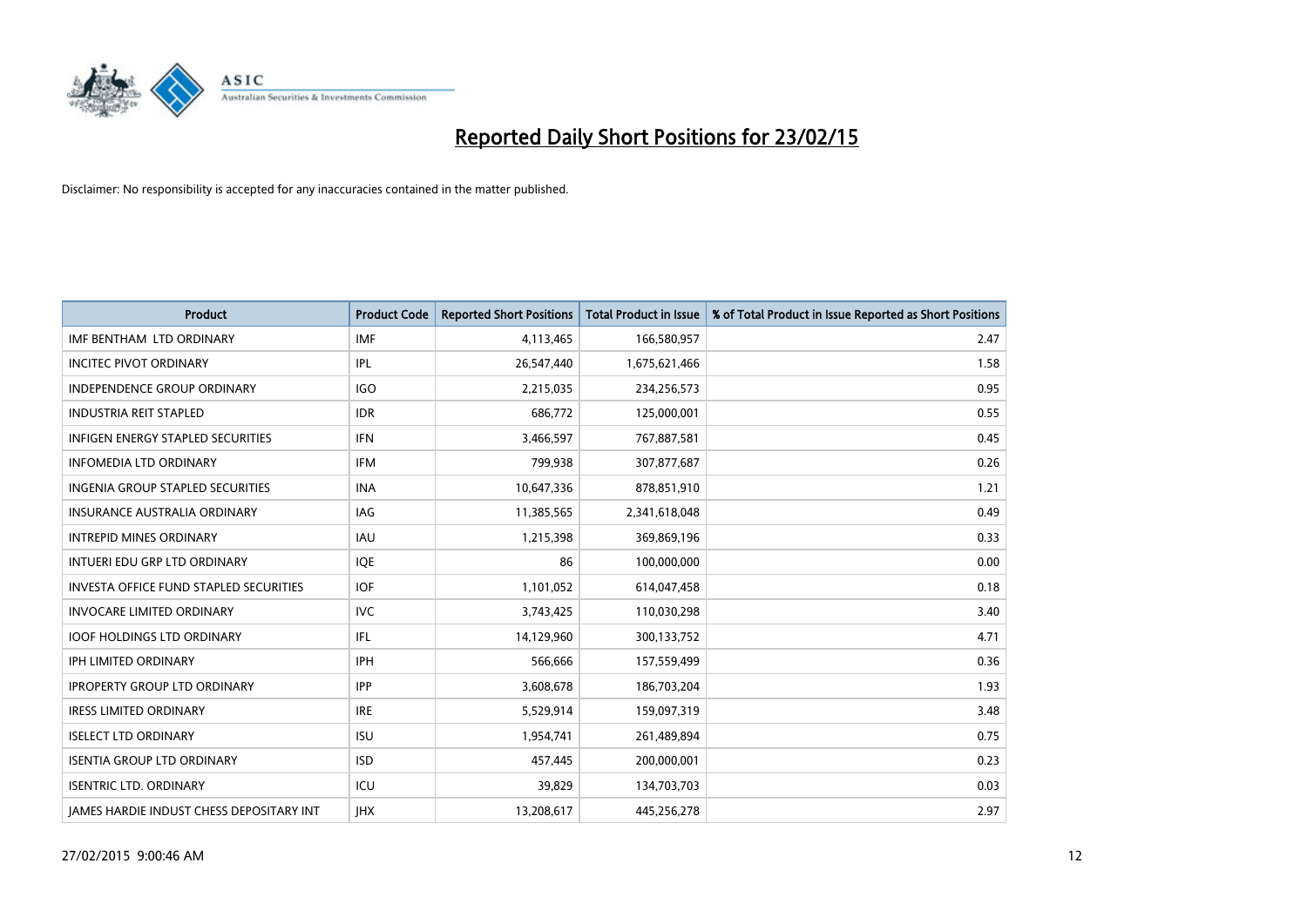

| <b>Product</b>                        | <b>Product Code</b> | <b>Reported Short Positions</b> | <b>Total Product in Issue</b> | % of Total Product in Issue Reported as Short Positions |
|---------------------------------------|---------------------|---------------------------------|-------------------------------|---------------------------------------------------------|
| JAPARA HEALTHCARE LT ORDINARY         | <b>IHC</b>          | 19,749,895                      | 263,046,592                   | 7.51                                                    |
| <b>JB HI-FI LIMITED ORDINARY</b>      | <b>JBH</b>          | 9,122,048                       | 98,976,083                    | 9.22                                                    |
| KAROON GAS AUSTRALIA ORDINARY         | <b>KAR</b>          | 23,927,120                      | 246,608,239                   | 9.70                                                    |
| KATHMANDU HOLD LTD ORDINARY           | <b>KMD</b>          | 9,707,917                       | 201,484,583                   | 4.82                                                    |
| <b>KBL MINING LIMITED ORDINARY</b>    | <b>KBL</b>          | 1,820                           | 495,765,509                   | 0.00                                                    |
| KINGSGATE CONSOLID. ORDINARY          | <b>KCN</b>          | 20,082,836                      | 223,584,937                   | 8.98                                                    |
| KINGSROSE MINING LTD ORDINARY         | <b>KRM</b>          | 414,490                         | 358,611,493                   | 0.12                                                    |
| KOGI IRON LTD ORDINARY                | <b>KFE</b>          | 993,603                         | 376,669,836                   | 0.26                                                    |
| LEIGHTON HOLDINGS ORDINARY            | LEI                 | 6,297,220                       | 338,503,563                   | 1.86                                                    |
| LEND LEASE GROUP UNIT/ORD STAPLED     | LLC                 | 2,752,424                       | 579,596,726                   | 0.47                                                    |
| LIFESTYLE COMMUNIT. ORDINARY          | LIC                 | 25,000                          | 101,220,131                   | 0.02                                                    |
| LIQUEFIED NATURAL ORDINARY            | LNG                 | 13,527,949                      | 462,643,201                   | 2.92                                                    |
| LONESTAR RESO LTD ORDINARY            | <b>LNR</b>          | 109,211                         | 752,187,211                   | 0.01                                                    |
| LOVISA HOLDINGS LTD ORDINARY          | LOV                 | 9,287                           | 105,000,000                   | 0.01                                                    |
| LYNAS CORPORATION ORDINARY            | <b>LYC</b>          | 105,027,499                     | 3,370,992,404                 | 3.12                                                    |
| <b>M2 GRP LTD ORDINARY</b>            | <b>MTU</b>          | 1,771,712                       | 181,905,060                   | 0.97                                                    |
| MACA LIMITED ORDINARY                 | <b>MLD</b>          | 1,270,393                       | 232,676,373                   | 0.55                                                    |
| <b>MACMAHON HOLDINGS ORDINARY</b>     | <b>MAH</b>          | 813,807                         | 1,261,699,966                 | 0.06                                                    |
| MACO ATLAS ROADS GRP ORDINARY STAPLED | <b>MQA</b>          | 14,323,229                      | 511,538,852                   | 2.80                                                    |
| MACQUARIE GROUP LTD ORDINARY          | <b>MQG</b>          | 1,199,192                       | 324,342,024                   | 0.37                                                    |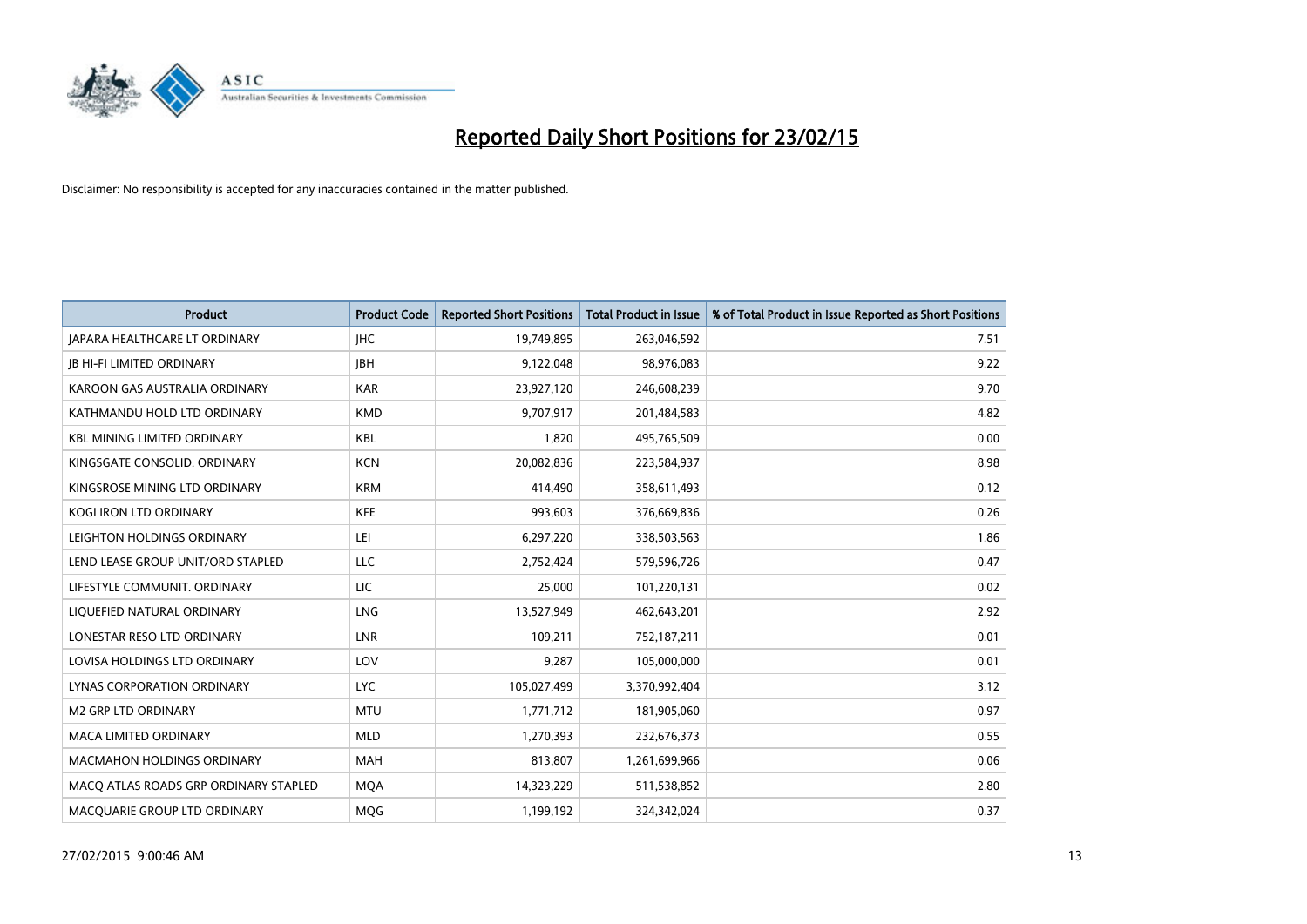

| <b>Product</b>                       | <b>Product Code</b> | <b>Reported Short Positions</b> | <b>Total Product in Issue</b> | % of Total Product in Issue Reported as Short Positions |
|--------------------------------------|---------------------|---------------------------------|-------------------------------|---------------------------------------------------------|
| MAGELLAN FIN GRP LTD ORDINARY        | <b>MFG</b>          | 1,570,277                       | 159,818,691                   | 0.98                                                    |
| MANTRA GROUP LTD ORDINARY            | <b>MTR</b>          | 4,295,817                       | 249,471,229                   | 1.72                                                    |
| <b>MATRIX C &amp; E LTD ORDINARY</b> | <b>MCE</b>          | 2,558,832                       | 94,555,428                    | 2.71                                                    |
| <b>MAVERICK DRILLING ORDINARY</b>    | <b>MAD</b>          | 1,036,711                       | 545,000,115                   | 0.19                                                    |
| <b>MAXITRANS INDUSTRIES ORDINARY</b> | <b>MXI</b>          | 290,415                         | 185,075,653                   | 0.16                                                    |
| MAYNE PHARMA LTD ORDINARY            | <b>MYX</b>          | 17,685,150                      | 707,069,028                   | 2.50                                                    |
| MCMILLAN SHAKESPEARE ORDINARY        | <b>MMS</b>          | 379,835                         | 77,525,801                    | 0.49                                                    |
| MEDIBANK PRIVATE LTD ORDINARY        | <b>MPL</b>          | 23,247,206                      | 2,754,003,240                 | 0.84                                                    |
| MEDUSA MINING LTD ORDINARY           | <b>MML</b>          | 9,281,850                       | 207,794,301                   | 4.47                                                    |
| MELBOURNE IT LIMITED ORDINARY        | <b>MLB</b>          | 1,000                           | 92,944,392                    | 0.00                                                    |
| MEO AUSTRALIA LTD ORDINARY           | <b>MEO</b>          | 411,000                         | 750,488,387                   | 0.05                                                    |
| MERIDIAN ENERGY INSTALMENT RECEIPTS  | <b>MEZCA</b>        | 200,000                         | 1,255,413,626                 | 0.02                                                    |
| MESOBLAST LIMITED ORDINARY           | <b>MSB</b>          | 25,335,742                      | 324,201,029                   | 7.81                                                    |
| METALS X LIMITED ORDINARY            | <b>MLX</b>          | 130,458                         | 416,010,939                   | 0.03                                                    |
| METCASH LIMITED ORDINARY             | <b>MTS</b>          | 145,530,571                     | 928,357,876                   | 15.68                                                   |
| METMINCO LIMITED ORDINARY            | <b>MNC</b>          | 32,000                          | 1,855,516,023                 | 0.00                                                    |
| MIGHTY RIVER POWER ORDINARY          | <b>MYT</b>          | 1,760,802                       | 1,400,012,517                 | 0.13                                                    |
| MINCOR RESOURCES NL ORDINARY         | <b>MCR</b>          | 22,893                          | 188,208,274                   | 0.01                                                    |
| MINERAL DEPOSITS ORDINARY            | <b>MDL</b>          | 1,267,413                       | 103,676,341                   | 1.22                                                    |
| MINERAL RESOURCES. ORDINARY          | <b>MIN</b>          | 18,451,680                      | 187,270,274                   | 9.85                                                    |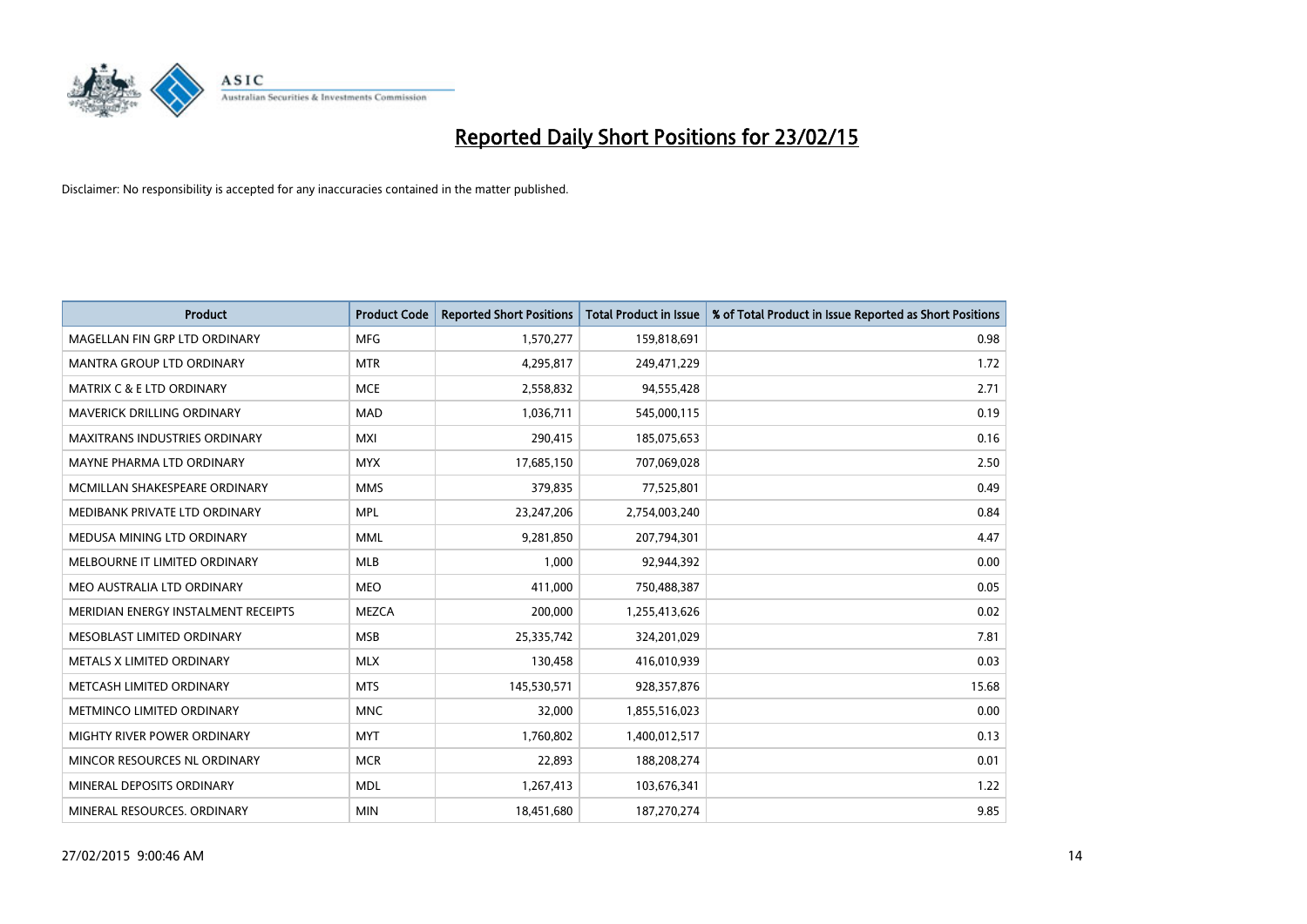

| <b>Product</b>                    | <b>Product Code</b> | <b>Reported Short Positions</b> | <b>Total Product in Issue</b> | % of Total Product in Issue Reported as Short Positions |
|-----------------------------------|---------------------|---------------------------------|-------------------------------|---------------------------------------------------------|
| MIRABELA NICKEL LTD ORDINARY      | <b>MBN</b>          | 2,012,125                       | 929,710,216                   | 0.22                                                    |
| MIRVAC GROUP STAPLED SECURITIES   | <b>MGR</b>          | 8,370,917                       | 3,697,197,370                 | 0.23                                                    |
| MISSION NEWENERGY ORDINARY        | <b>MBT</b>          | 10,935                          | 40,870,275                    | 0.03                                                    |
| <b>MMAOFFSHOR ORDINARY</b>        | <b>MRM</b>          | 24,611,133                      | 368,666,221                   | 6.68                                                    |
| MOLOPO ENERGY LTD ORDINARY        | <b>MPO</b>          | 30,833                          | 248,832,798                   | 0.01                                                    |
| MONADELPHOUS GROUP ORDINARY       | <b>MND</b>          | 9,109,318                       | 92,998,380                    | 9.80                                                    |
| MONASH IVE GROUP LTD ORDINARY     | <b>MVF</b>          | 1,139,501                       | 231,081,089                   | 0.49                                                    |
| MORTGAGE CHOICE LTD ORDINARY      | <b>MOC</b>          | 34,803                          | 124,216,248                   | 0.03                                                    |
| <b>MOUNT GIBSON IRON ORDINARY</b> | <b>MGX</b>          | 68,908,183                      | 1,090,805,085                 | 6.32                                                    |
| MULTIPLEX SITES SITES             | <b>MXUPA</b>        | 2,170                           | 4,500,000                     | 0.05                                                    |
| MYER HOLDINGS LTD ORDINARY        | <b>MYR</b>          | 116,350,977                     | 585,689,551                   | 19.87                                                   |
| NANOSONICS LIMITED ORDINARY       | <b>NAN</b>          | 2,148,089                       | 264,362,826                   | 0.81                                                    |
| NATIONAL AUST, BANK ORDINARY      | <b>NAB</b>          | 11,379,665                      | 2,419,353,823                 | 0.47                                                    |
| NATIONAL STORAGE STAPLED          | <b>NSR</b>          | 1,575,989                       | 295,631,660                   | 0.53                                                    |
| NAVITAS LIMITED ORDINARY          | <b>NVT</b>          | 3,321,182                       | 376,037,813                   | 0.88                                                    |
| NEARMAP LTD ORDINARY              | <b>NEA</b>          | 2,292,245                       | 348,196,101                   | 0.66                                                    |
| NEOMETALS LTD ORDINARY            | <b>NMT</b>          | 1,015                           | 502,212,757                   | 0.00                                                    |
| NEON ENERGY LIMITED ORDINARY      | <b>NEN</b>          | 13,244                          | 553,037,848                   | 0.00                                                    |
| NEW HOPE CORPORATION ORDINARY     | <b>NHC</b>          | 1,035,685                       | 830,999,449                   | 0.12                                                    |
| NEW ZEALAND OIL& GAS ORDINARY     | <b>NZO</b>          | 25,000                          | 336,878,928                   | 0.01                                                    |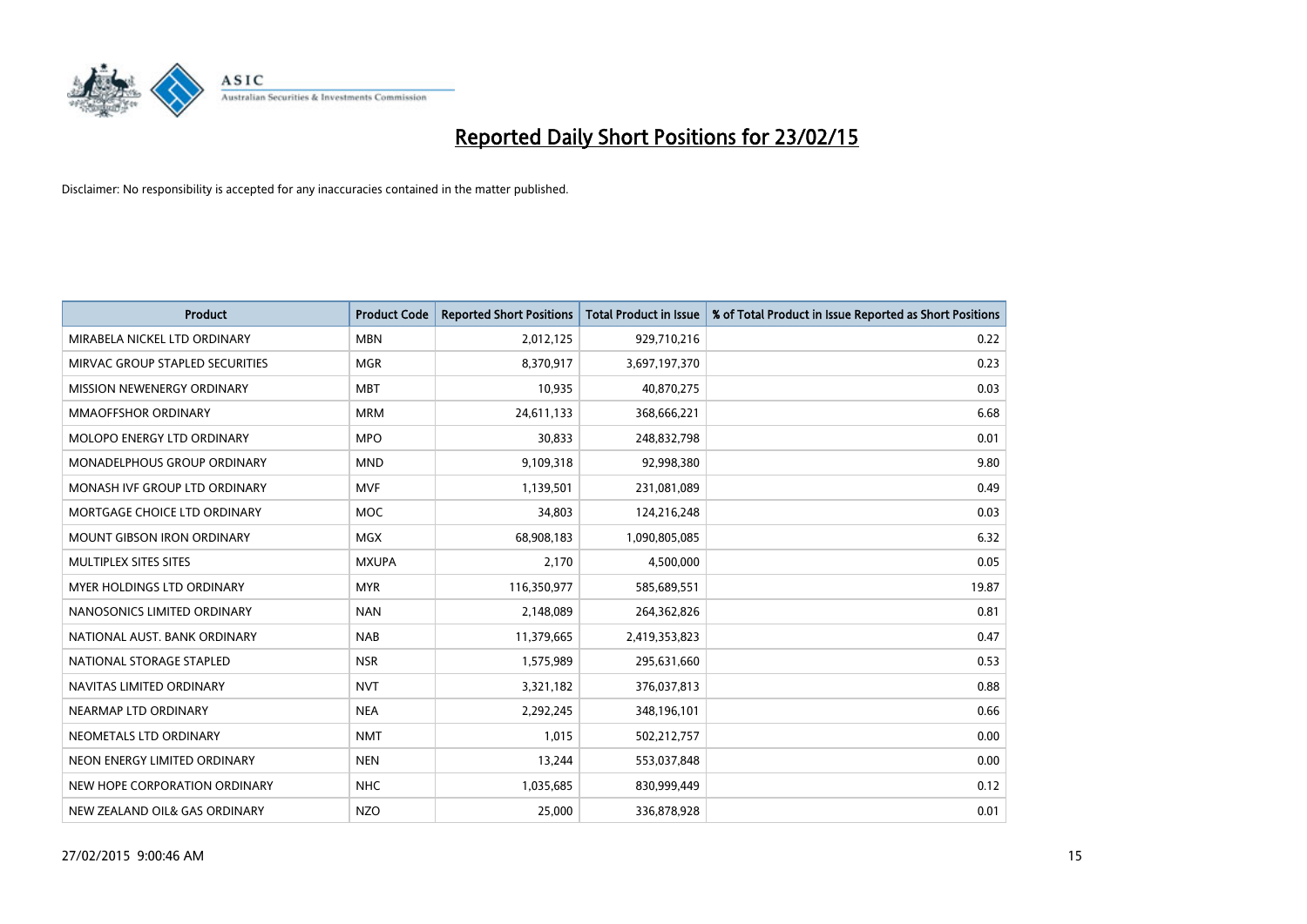

| <b>Product</b>                         | <b>Product Code</b> | <b>Reported Short Positions</b> | <b>Total Product in Issue</b> | % of Total Product in Issue Reported as Short Positions |
|----------------------------------------|---------------------|---------------------------------|-------------------------------|---------------------------------------------------------|
| NEWCREST MINING ORDINARY               | <b>NCM</b>          | 8,174,127                       | 766,510,971                   | 1.07                                                    |
| NEWS CORP A NON-VOTING CDI             | <b>NWSLV</b>        | 335                             | 2,513,551                     | 0.01                                                    |
| NEWS CORP B VOTING CDI                 | <b>NWS</b>          | 2,085,130                       | 39,943,353                    | 5.22                                                    |
| NEWSAT LIMITED ORDINARY                | <b>NWT</b>          | 5,938,929                       | 643,874,841                   | 0.92                                                    |
| NEXTDC LIMITED ORDINARY                | <b>NXT</b>          | 19,322,677                      | 193,154,486                   | 10.00                                                   |
| NEXUS ENERGY LIMITED ORDINARY          | <b>NXS</b>          | 58,176                          | 1,330,219,459                 | 0.00                                                    |
| NIB HOLDINGS LIMITED ORDINARY          | <b>NHF</b>          | 157,761                         | 439,004,182                   | 0.04                                                    |
| NINE ENTERTAINMENT ORDINARY            | <b>NEC</b>          | 21,260,693                      | 940,295,023                   | 2.26                                                    |
| NOBLE MINERAL RES ORDINARY             | <b>NMG</b>          | 2,365,726                       | 666,397,952                   | 0.36                                                    |
| NORTHERN IRON LTD ORDINARY             | <b>NFE</b>          | 10,000                          | 484,405,314                   | 0.00                                                    |
| NORTHERN STAR ORDINARY                 | <b>NST</b>          | 8,052,256                       | 592,361,953                   | 1.36                                                    |
| NOVION PROPERTY GRP STAPLED SECURITIES | <b>NVN</b>          | 43,268,701                      | 3,050,627,717                 | 1.42                                                    |
| NRW HOLDINGS LIMITED ORDINARY          | <b>NWH</b>          | 15,907,218                      | 278,888,011                   | 5.70                                                    |
| NUFARM LIMITED ORDINARY                | <b>NUF</b>          | 8,020,137                       | 264,948,132                   | 3.03                                                    |
| NUPLEX INDUSTRIES ORDINARY             | <b>NPX</b>          | 1,000                           | 198,125,827                   | 0.00                                                    |
| OCEANAGOLD CORP. CHESS DEPOSITARY INT  | <b>OGC</b>          | 468,016                         | 301,520,186                   | 0.16                                                    |
| OIL SEARCH LTD ORDINARY                | OSH                 | 26,344,877                      | 1,522,692,587                 | 1.73                                                    |
| OM HOLDINGS LIMITED ORDINARY           | OMH                 | 58,082                          | 733,423,337                   | 0.01                                                    |
| OOH!MEDIA LIMITED ORDINARY             | <b>OML</b>          | 617,955                         | 149,882,534                   | 0.41                                                    |
| ORICA LIMITED ORDINARY                 | ORI                 | 31,480,869                      | 372,743,291                   | 8.45                                                    |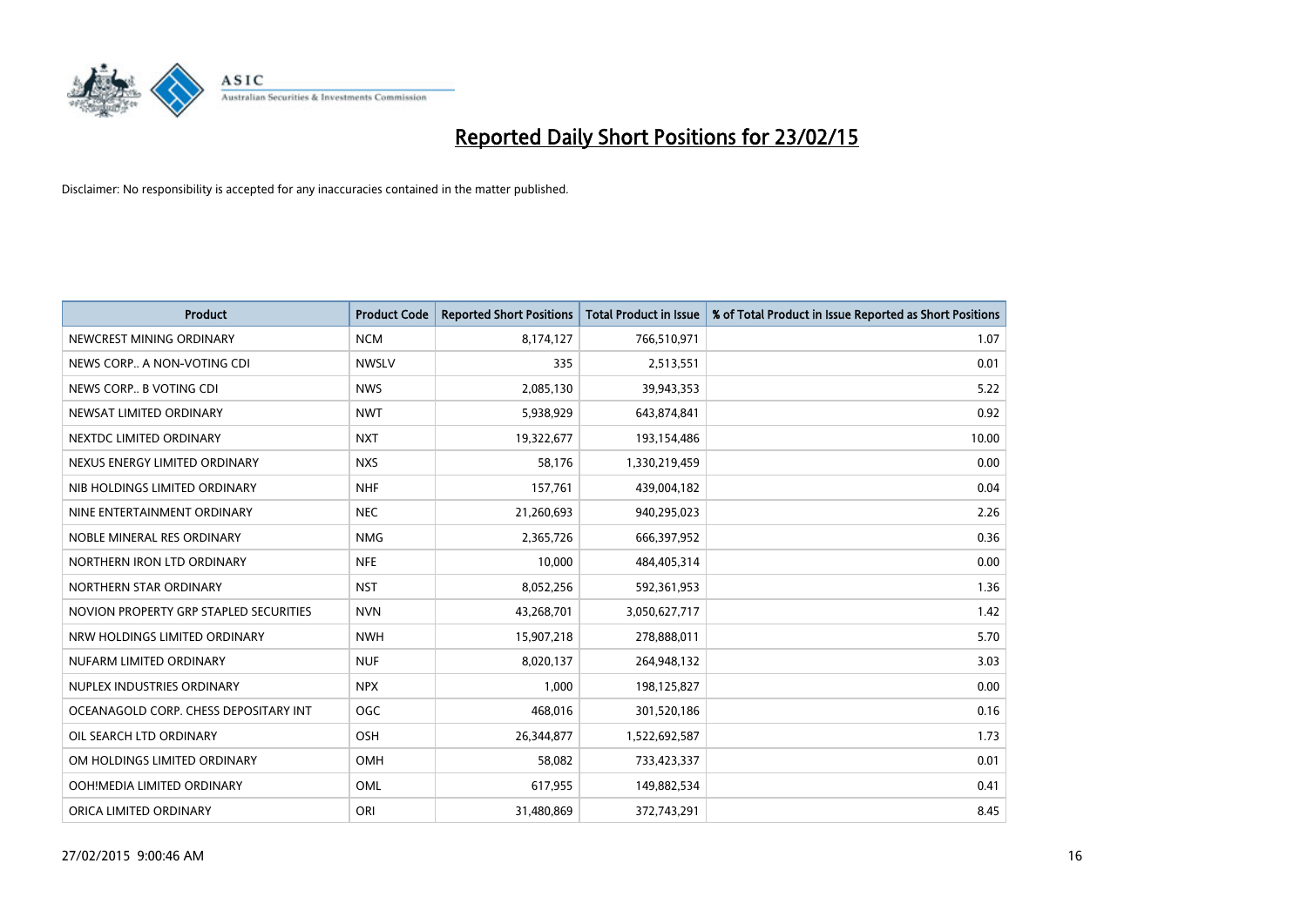

| <b>Product</b>                    | <b>Product Code</b> | <b>Reported Short Positions</b> | <b>Total Product in Issue</b> | % of Total Product in Issue Reported as Short Positions |
|-----------------------------------|---------------------|---------------------------------|-------------------------------|---------------------------------------------------------|
| ORIGIN ENERGY ORDINARY            | <b>ORG</b>          | 10,881,416                      | 1,106,314,634                 | 0.98                                                    |
| OROCOBRE LIMITED ORDINARY         | <b>ORE</b>          | 3,546,471                       | 147,360,623                   | 2.41                                                    |
| ORORA LIMITED ORDINARY            | <b>ORA</b>          | 1,755,547                       | 1,206,684,923                 | 0.15                                                    |
| OROTONGROUP LIMITED ORDINARY      | ORL                 | 74,774                          | 40,880,902                    | 0.18                                                    |
| OZ MINERALS ORDINARY              | OZL                 | 4,822,045                       | 303,470,022                   | 1.59                                                    |
| <b>OZFOREX GROUP LTD ORDINARY</b> | <b>OFX</b>          | 9,382,763                       | 240,000,000                   | 3.91                                                    |
| <b>PACIFIC BRANDS ORDINARY</b>    | <b>PBG</b>          | 86,812,664                      | 917,226,291                   | 9.46                                                    |
| PACIFIC SMILES GRP ORDINARY       | <b>PSQ</b>          | 133,000                         | 151,993,395                   | 0.09                                                    |
| PACT GROUP HLDGS LTD ORDINARY     | <b>PGH</b>          | 837,632                         | 294,145,019                   | 0.28                                                    |
| PALADIN ENERGY LTD ORDINARY       | <b>PDN</b>          | 77,882,624                      | 1,666,927,668                 | 4.67                                                    |
| PANAUST LIMITED ORDINARY          | <b>PNA</b>          | 4,253,145                       | 637,071,326                   | 0.67                                                    |
| PANORAMIC RESOURCES ORDINARY      | PAN                 | 1,869,303                       | 321,424,015                   | 0.58                                                    |
| PANTERRA GOLD LTD ORDINARY        | PGI                 | 1                               | 84,812,720                    | 0.00                                                    |
| PAPERLINX LIMITED ORDINARY        | <b>PPX</b>          | 57,744                          | 665, 181, 261                 | 0.01                                                    |
| PATTIES FOODS LTD ORDINARY        | PFL                 | 4,305                           | 139,234,153                   | 0.00                                                    |
| PEET LIMITED ORDINARY             | <b>PPC</b>          | 182,630                         | 484,853,684                   | 0.04                                                    |
| PERPETUAL LIMITED ORDINARY        | <b>PPT</b>          | 1,104,968                       | 46,574,426                    | 2.37                                                    |
| PERSEUS MINING LTD ORDINARY       | PRU                 | 15,957,520                      | 526,656,401                   | 3.03                                                    |
| PHARMAXIS LTD ORDINARY            | <b>PXS</b>          | 8,777                           | 310,621,349                   | 0.00                                                    |
| PLATINUM ASSET ORDINARY           | <b>PTM</b>          | 1,042,272                       | 581,895,380                   | 0.18                                                    |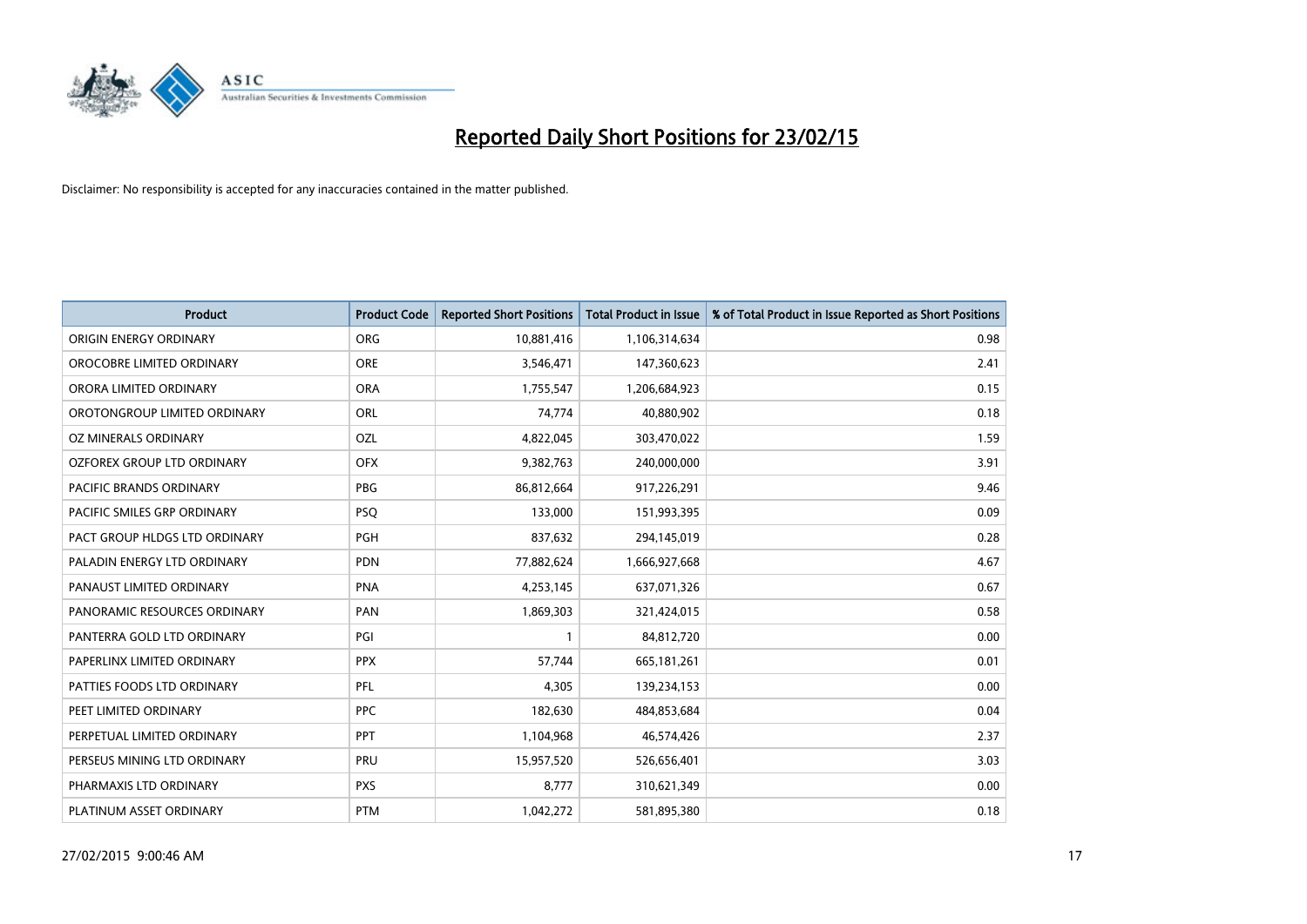

| <b>Product</b>                    | <b>Product Code</b> | <b>Reported Short Positions</b> | <b>Total Product in Issue</b> | % of Total Product in Issue Reported as Short Positions |
|-----------------------------------|---------------------|---------------------------------|-------------------------------|---------------------------------------------------------|
| PLATINUM AUSTRALIA ORDINARY       | <b>PLA</b>          | 836,127                         | 504,968,043                   | 0.17                                                    |
| PLATINUM CAPITAL LTD ORDINARY     | <b>PMC</b>          | 198,390                         | 232,190,254                   | 0.09                                                    |
| PMP LIMITED ORDINARY              | <b>PMP</b>          | 27,581                          | 323,781,124                   | 0.01                                                    |
| POSEIDON NICK LTD ORDINARY        | <b>POS</b>          | 1,716,313                       | 683,588,322                   | 0.25                                                    |
| PRANA BIOTECHNOLOGY ORDINARY      | PBT                 | 2,071,013                       | 527,107,470                   | 0.39                                                    |
| PREMIER INVESTMENTS ORDINARY      | <b>PMV</b>          | 655,112                         | 155,900,075                   | 0.42                                                    |
| PRIMARY HEALTH CARE ORDINARY      | <b>PRY</b>          | 47,121,965                      | 512,130,550                   | 9.20                                                    |
| PRIME MEDIA GRP LTD ORDINARY      | <b>PRT</b>          | 1,022,487                       | 366,330,303                   | 0.28                                                    |
| PROGRAMMED ORDINARY               | <b>PRG</b>          | 473,495                         | 118,651,911                   | 0.40                                                    |
| PROMESA LIMITED ORDINARY          | <b>PRA</b>          | 1,848,713                       | 384,412,465                   | 0.48                                                    |
| PURA VIDA ENERGY NL ORDINARY      | <b>PVD</b>          | 1,272,859                       | 135,404,383                   | 0.94                                                    |
| <b>QANTAS AIRWAYS ORDINARY</b>    | QAN                 | 1,369,900                       | 2,196,330,250                 | 0.06                                                    |
| OBE INSURANCE GROUP ORDINARY      | <b>OBE</b>          | 12,915,191                      | 1,364,945,301                 | 0.95                                                    |
| <b>QUBE HOLDINGS LTD ORDINARY</b> | QUB                 | 3,929,686                       | 1,054,428,076                 | 0.37                                                    |
| RAMSAY HEALTH CARE ORDINARY       | <b>RHC</b>          | 453,444                         | 202,081,252                   | 0.22                                                    |
| RCG CORPORATION LTD ORDINARY      | <b>RCG</b>          | 232,707                         | 268,408,625                   | 0.09                                                    |
| <b>RCR TOMLINSON ORDINARY</b>     | <b>RCR</b>          | 703,064                         | 138,745,453                   | 0.51                                                    |
| <b>REA GROUP ORDINARY</b>         | <b>REA</b>          | 1,815,440                       | 131,714,699                   | 1.38                                                    |
| RECALL HOLDINGS LTD ORDINARY      | <b>REC</b>          | 567,545                         | 313,674,711                   | 0.18                                                    |
| RECKON LIMITED ORDINARY           | <b>RKN</b>          | 1,455,593                       | 112,084,762                   | 1.30                                                    |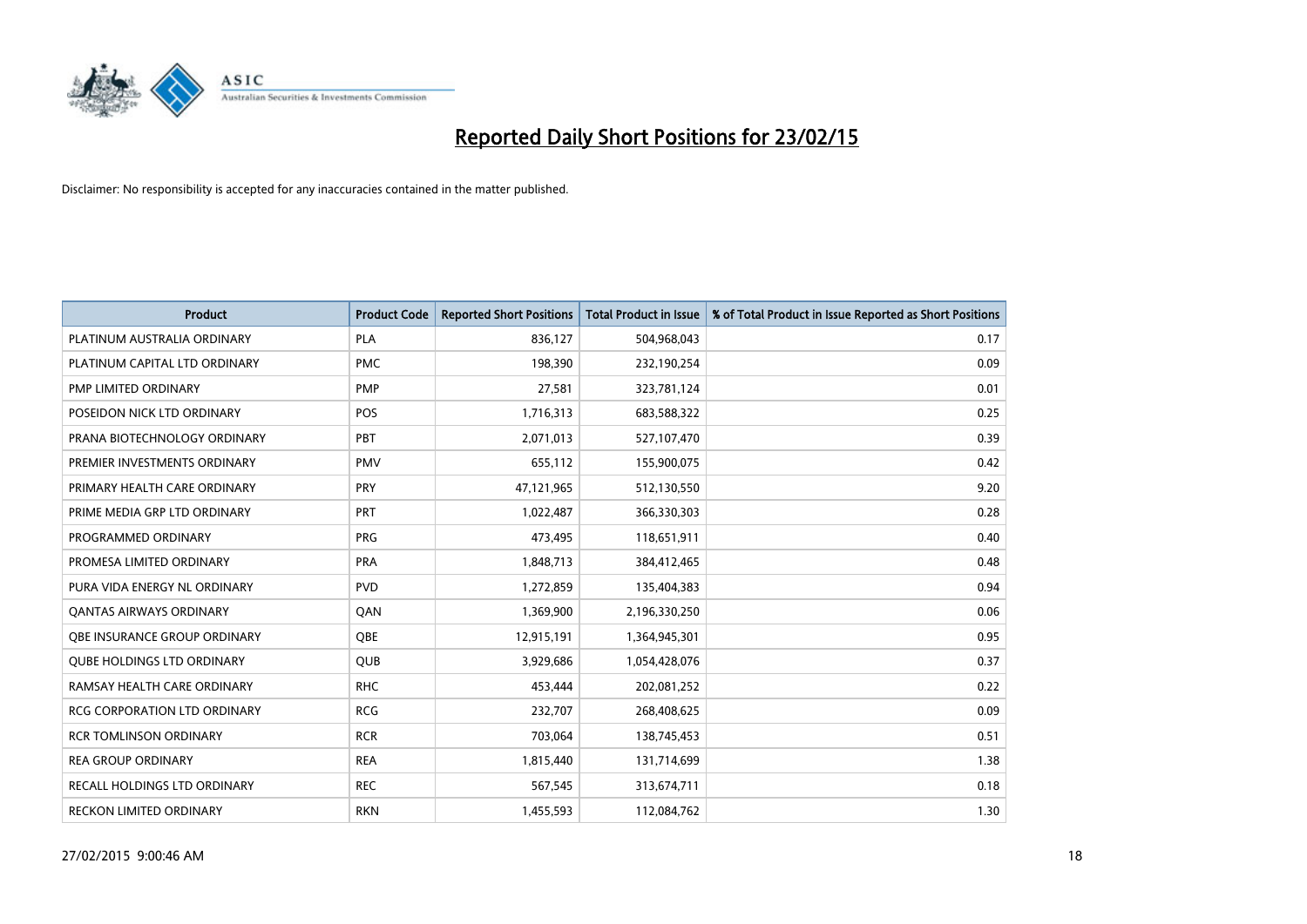

| <b>Product</b>                      | <b>Product Code</b> | <b>Reported Short Positions</b> | <b>Total Product in Issue</b> | % of Total Product in Issue Reported as Short Positions |
|-------------------------------------|---------------------|---------------------------------|-------------------------------|---------------------------------------------------------|
| <b>RED 5 LIMITED ORDINARY</b>       | <b>RED</b>          | 174,739                         | 759,451,008                   | 0.02                                                    |
| <b>RED FORK ENERGY ORDINARY</b>     | <b>RFE</b>          | 112,160                         | 501,051,719                   | 0.02                                                    |
| REDBANK ENERGY LTD ORDINARY         | AEJ                 | 13                              | 786,287                       | 0.00                                                    |
| REGIONAL EXPRESS ORDINARY           | <b>REX</b>          | 34,357                          | 110,154,375                   | 0.03                                                    |
| REGIS HEALTHCARE LTD ORDINARY       | <b>REG</b>          | 841,688                         | 300, 345, 797                 | 0.28                                                    |
| <b>REGIS RESOURCES ORDINARY</b>     | <b>RRL</b>          | 32,578,980                      | 499,781,595                   | 6.52                                                    |
| RESMED INC CDI 10:1                 | <b>RMD</b>          | 4,353,669                       | 1,403,838,170                 | 0.31                                                    |
| RESOLUTE MINING ORDINARY            | <b>RSG</b>          | 4,282,369                       | 641,189,223                   | 0.67                                                    |
| <b>RESOURCE GENERATION ORDINARY</b> | <b>RES</b>          | $\mathbf{1}$                    | 581,380,338                   | 0.00                                                    |
| RETAIL FOOD GROUP ORDINARY          | <b>RFG</b>          | 4,948,398                       | 159,386,728                   | 3.10                                                    |
| REX MINERALS LIMITED ORDINARY       | <b>RXM</b>          | 818,031                         | 220,519,784                   | 0.37                                                    |
| RIDLEY CORPORATION ORDINARY         | <b>RIC</b>          | 10,997                          | 307,817,071                   | 0.00                                                    |
| RIO TINTO LIMITED ORDINARY          | <b>RIO</b>          | 6,870,282                       | 435,758,720                   | 1.58                                                    |
| ROC OIL COMPANY ORDINARY            | <b>ROC</b>          | 359,692                         | 687,618,400                   | 0.05                                                    |
| <b>ROX RESOURCES ORDINARY</b>       | <b>RXL</b>          | 5,523,255                       | 849,673,095                   | 0.65                                                    |
| ROYAL WOLF HOLDINGS ORDINARY        | <b>RWH</b>          | 181,790                         | 100,387,052                   | 0.18                                                    |
| SAI GLOBAL LIMITED ORDINARY         | SAI                 | 1,029,170                       | 211,761,727                   | 0.49                                                    |
| SALMAT LIMITED ORDINARY             | <b>SLM</b>          | 102,029                         | 159,812,799                   | 0.06                                                    |
| SAMSON OIL & GAS LTD ORDINARY       | SSN                 | 2,039,520                       | 2,837,782,022                 | 0.07                                                    |
| SANDFIRE RESOURCES ORDINARY         | <b>SFR</b>          | 2,849,787                       | 156,428,011                   | 1.82                                                    |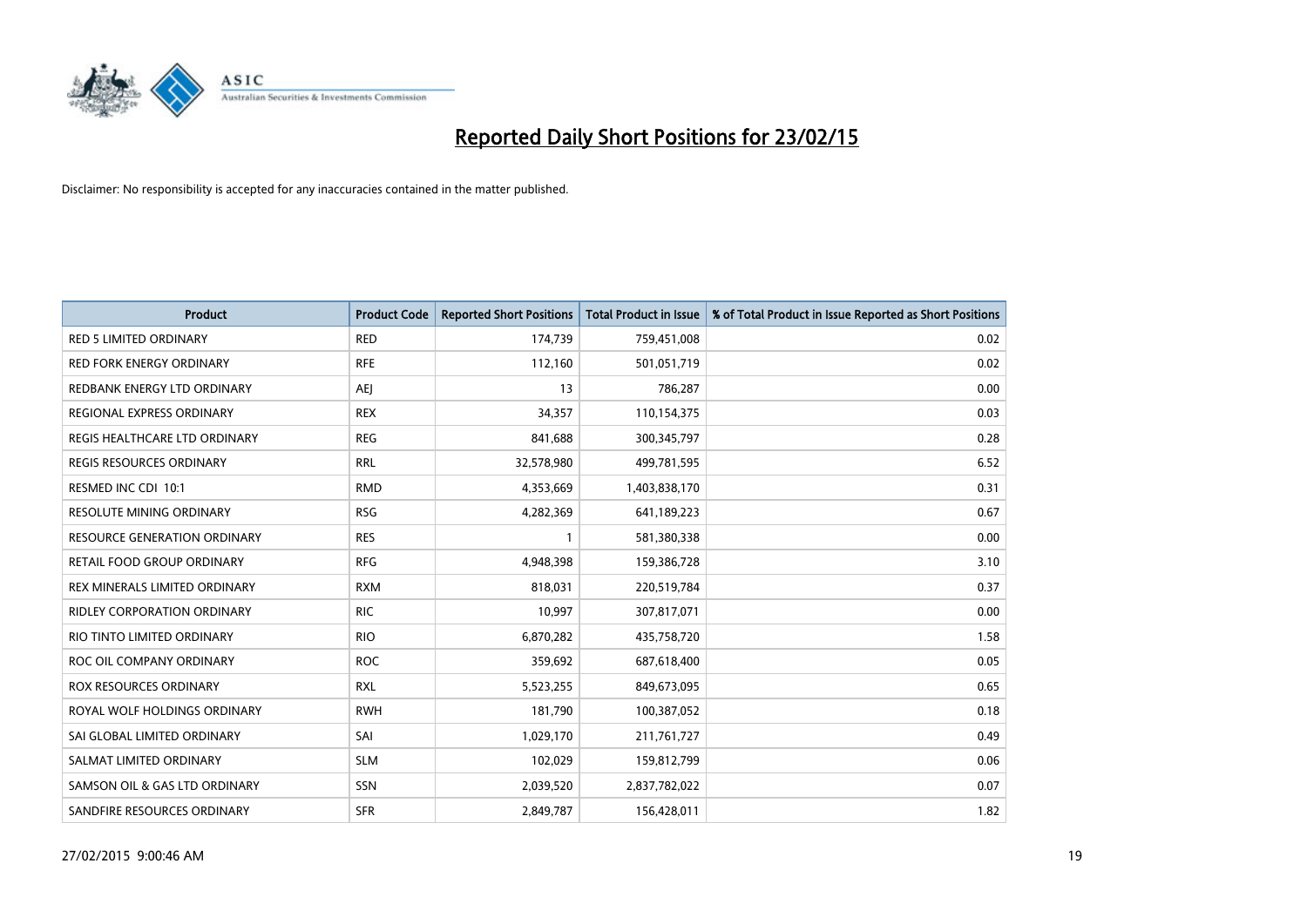

| <b>Product</b>                           | <b>Product Code</b> | <b>Reported Short Positions</b> | <b>Total Product in Issue</b> | % of Total Product in Issue Reported as Short Positions |
|------------------------------------------|---------------------|---------------------------------|-------------------------------|---------------------------------------------------------|
| <b>SANTOS LTD ORDINARY</b>               | <b>STO</b>          | 17,516,154                      | 982,331,757                   | 1.78                                                    |
| SARACEN MINERAL ORDINARY                 | <b>SAR</b>          | 1,576,906                       | 792,784,738                   | 0.20                                                    |
| SCA PROPERTY GROUP STAPLED SECURITIES    | <b>SCP</b>          | 18,424,861                      | 650,839,582                   | 2.83                                                    |
| <b>SCENTRE GRP STAPLED</b>               | <b>SCG</b>          | 13,858,752                      | 5,324,296,678                 | 0.26                                                    |
| SEDGMAN LIMITED ORDINARY                 | SDM                 | 1,128,550                       | 227,059,277                   | 0.50                                                    |
| SEEK LIMITED ORDINARY                    | <b>SEK</b>          | 11,841,851                      | 342,622,917                   | 3.46                                                    |
| SELECT HARVESTS ORDINARY                 | SHV                 | 1,141,715                       | 70,940,874                    | 1.61                                                    |
| SENEX ENERGY LIMITED ORDINARY            | <b>SXY</b>          | 101,018,757                     | 1,149,657,377                 | 8.79                                                    |
| SEVEN GROUP HOLDINGS ORDINARY            | <b>SVW</b>          | 9,734,385                       | 296,260,281                   | 3.29                                                    |
| SEVEN WEST MEDIA LTD ORDINARY            | <b>SWM</b>          | 33,289,287                      | 999,160,872                   | 3.33                                                    |
| SEYMOUR WHYTE LTD ORDINARY               | <b>SWL</b>          | 39,439                          | 87,647,595                    | 0.04                                                    |
| SG FLEET GROUP LTD ORDINARY              | SGF                 | 500,000                         | 242,691,826                   | 0.21                                                    |
| SHINE CORPORATE ORDINARY                 | SHJ                 | 37,567                          | 172,400,081                   | 0.02                                                    |
| SIGMA PHARMACEUTICAL ORDINARY            | <b>SIP</b>          | 22,030,641                      | 1,093,424,867                 | 2.01                                                    |
| SILEX SYSTEMS ORDINARY                   | <b>SLX</b>          | 6,984,658                       | 170,467,339                   | 4.10                                                    |
| SILVER CHEF LIMITED ORDINARY             | SIV                 | 10,415                          | 29,640,865                    | 0.04                                                    |
| SILVER LAKE RESOURCE ORDINARY            | <b>SLR</b>          | 18,063,765                      | 503,233,971                   | 3.59                                                    |
| SIMONDS GRP LTD ORDINARY                 | <b>SIO</b>          | 656,557                         | 151,412,268                   | 0.43                                                    |
| SIMS METAL MGMT LTD ORDINARY             | SGM                 | 17,549,586                      | 204,703,086                   | 8.57                                                    |
| SINGAPORE TELECOMM. CHESS DEPOSITARY INT | SGT                 | 8,714,680                       | 127,005,879                   | 6.86                                                    |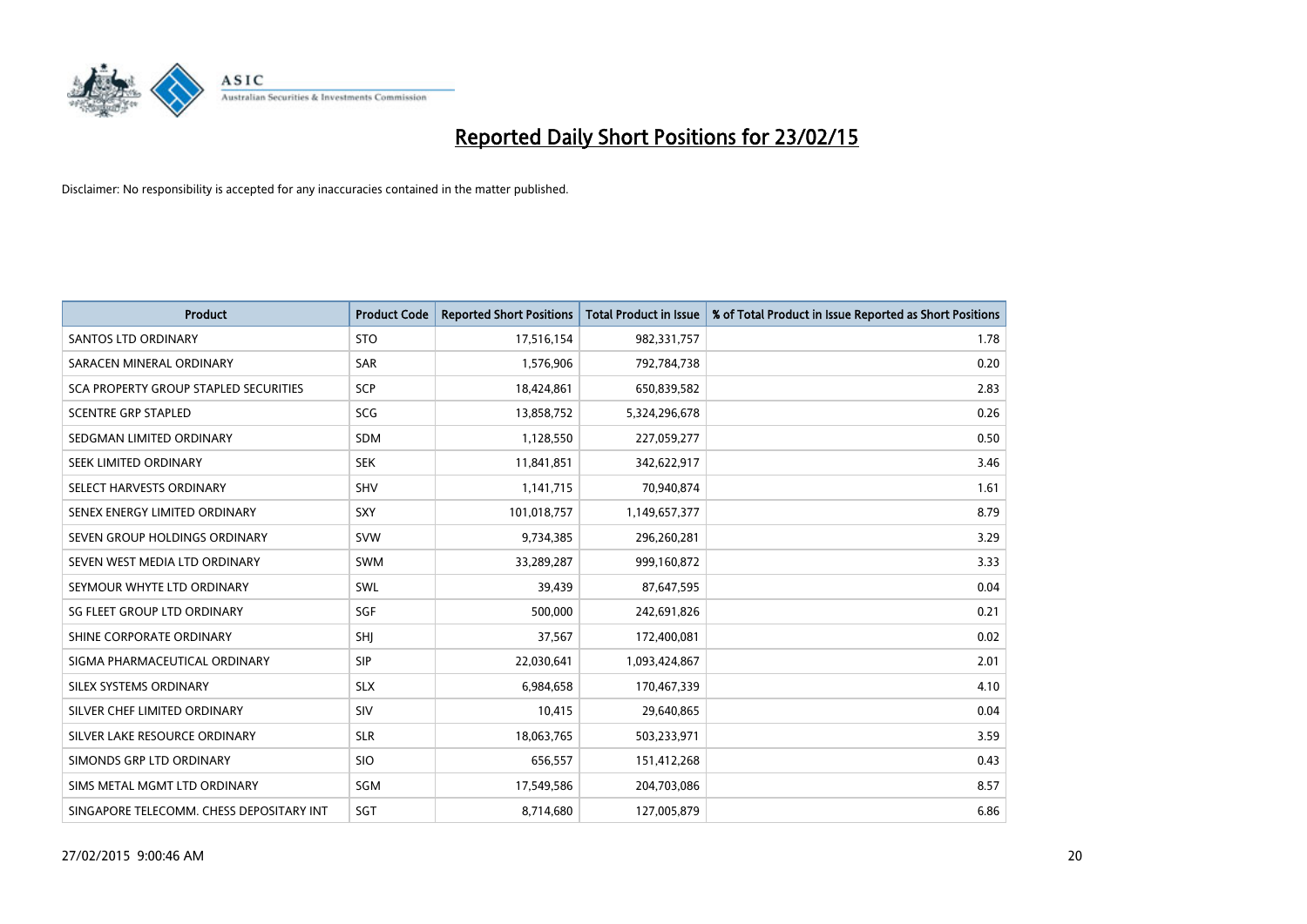

| <b>Product</b>                           | <b>Product Code</b> | <b>Reported Short Positions</b> | <b>Total Product in Issue</b> | % of Total Product in Issue Reported as Short Positions |
|------------------------------------------|---------------------|---------------------------------|-------------------------------|---------------------------------------------------------|
| SINO GAS ENERGY ORDINARY                 | <b>SEH</b>          | 11,363,030                      | 1,544,247,358                 | 0.74                                                    |
| SIRIUS RESOURCES NL ORDINARY             | <b>SIR</b>          | 17,504,149                      | 341,638,269                   | 5.12                                                    |
| SIRTEX MEDICAL ORDINARY                  | <b>SRX</b>          | 56,981                          | 56,530,231                    | 0.10                                                    |
| SKILLED GROUP LTD ORDINARY               | <b>SKE</b>          | 4,928,222                       | 235,898,291                   | 2.09                                                    |
| <b>SKY NETWORK ORDINARY</b>              | <b>SKT</b>          | 1,143,707                       | 389,139,785                   | 0.29                                                    |
| SKYCITY ENT GRP LTD ORDINARY             | <b>SKC</b>          | 10,254,853                      | 587,472,741                   | 1.75                                                    |
| <b>SLATER &amp; GORDON ORDINARY</b>      | SGH                 | 4,942,147                       | 208,695,621                   | 2.37                                                    |
| SMS MANAGEMENT, ORDINARY                 | <b>SMX</b>          | 1,316,785                       | 69,318,017                    | 1.90                                                    |
| SONIC HEALTHCARE ORDINARY                | <b>SHL</b>          | 4,357,981                       | 401,401,556                   | 1.09                                                    |
| SOUL PATTINSON (W.H) ORDINARY            | SOL                 | 27,478                          | 239,395,320                   | 0.01                                                    |
| SPARK INFRASTRUCTURE STAPLED US PROHIBT. | SKI                 | 31,303,776                      | 1,466,360,128                 | 2.13                                                    |
| SPARK NEW ZEALAND ORDINARY               | <b>SPK</b>          | 10,329,583                      | 1,834,775,347                 | 0.56                                                    |
| SPDR 200 FUND ETF UNITS                  | <b>STW</b>          | 11,853                          | 47,705,598                    | 0.02                                                    |
| SPECIALTY FASHION ORDINARY               | SFH                 | 31,994                          | 192,236,121                   | 0.02                                                    |
| SPOTLESS GRP HLD LTD ORDINARY            | <b>SPO</b>          | 29,170,396                      | 1,098,290,178                 | 2.66                                                    |
| ST BARBARA LIMITED ORDINARY              | SBM                 | 7,243,894                       | 495,102,525                   | 1.46                                                    |
| STARPHARMA HOLDINGS ORDINARY             | SPL                 | 9,190,850                       | 319,138,501                   | 2.88                                                    |
| STEADFAST GROUP LTD ORDINARY             | <b>SDF</b>          | 23,074,881                      | 503,352,992                   | 4.58                                                    |
| STHN CROSS MEDIA ORDINARY                | <b>SXL</b>          | 30,604,856                      | 732,319,622                   | 4.18                                                    |
| STOCKLAND UNITS/ORD STAPLED              | SGP                 | 6,989,048                       | 2,348,746,744                 | 0.30                                                    |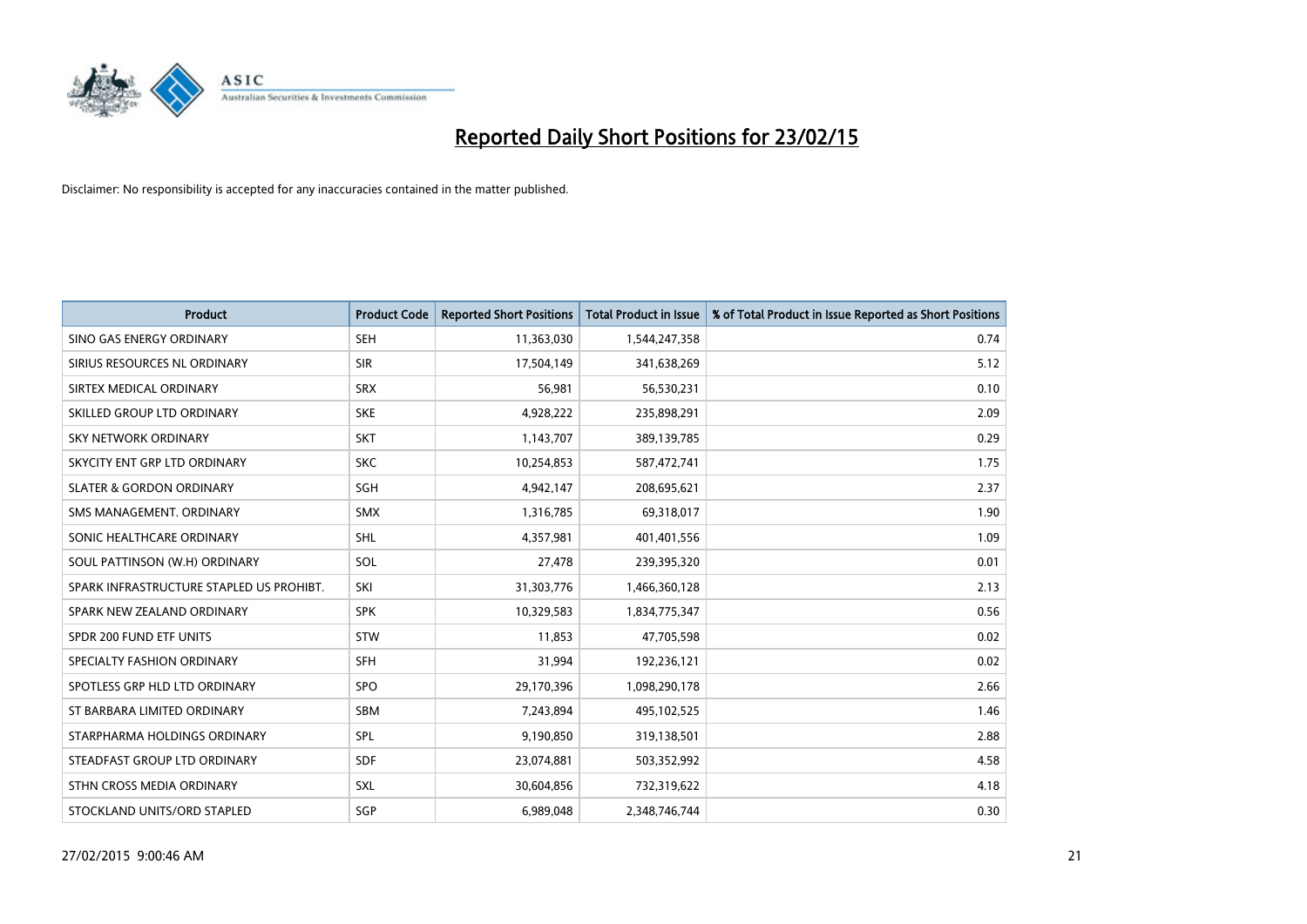

| <b>Product</b>                        | <b>Product Code</b> | <b>Reported Short Positions</b> | <b>Total Product in Issue</b> | % of Total Product in Issue Reported as Short Positions |
|---------------------------------------|---------------------|---------------------------------|-------------------------------|---------------------------------------------------------|
| STRAITS RES LTD. ORDINARY             | SRO                 | 20,212                          | 1,217,730,293                 | 0.00                                                    |
| STW COMMUNICATIONS ORDINARY           | <b>SGN</b>          | 7,260,138                       | 409,699,000                   | 1.77                                                    |
| SUNCORP GROUP LTD ORDINARY            | <b>SUN</b>          | 6,685,627                       | 1,286,600,980                 | 0.52                                                    |
| SUNDANCE ENERGY ORDINARY              | <b>SEA</b>          | 6,135,938                       | 549,295,839                   | 1.12                                                    |
| SUNDANCE RESOURCES ORDINARY           | SDL                 | 86,200,284                      | 3,110,250,938                 | 2.77                                                    |
| SUNLAND GROUP LTD ORDINARY            | <b>SDG</b>          | 193,495                         | 181,710,087                   | 0.11                                                    |
| SUPER RET REP LTD ORDINARY            | <b>SUL</b>          | 15,257,018                      | 197,030,571                   | 7.74                                                    |
| <b>SWICK MINING ORDINARY</b>          | <b>SWK</b>          | 50,000                          | 217,643,703                   | 0.02                                                    |
| SYD AIRPORT STAPLED US PROHIBIT.      | SYD                 | 24, 163, 285                    | 2,216,216,041                 | 1.09                                                    |
| SYRAH RESOURCES ORDINARY              | <b>SYR</b>          | 6,254,434                       | 164,210,076                   | 3.81                                                    |
| TABCORP HOLDINGS LTD NEW              | <b>TAHN</b>         | 344,578                         | 38,509,097                    | 0.89                                                    |
| TABCORP HOLDINGS LTD ORDINARY         | <b>TAH</b>          | 11,007,149                      | 765,652,364                   | 1.44                                                    |
| TABCORP HOLDINGS LTD RTS23FEB15 FORUS | <b>TAHR</b>         | 46,689                          | 63,804,363                    | 0.07                                                    |
| TAP OIL LIMITED ORDINARY              | <b>TAP</b>          | 329,624                         | 243,186,639                   | 0.14                                                    |
| TASSAL GROUP LIMITED ORDINARY         | <b>TGR</b>          | 130,273                         | 146,897,115                   | 0.09                                                    |
| TATTS GROUP LTD ORDINARY              | <b>TTS</b>          | 17,791,280                      | 1,445,759,948                 | 1.23                                                    |
| TECHNOLOGY ONE ORDINARY               | <b>TNE</b>          | 2,802,874                       | 309,209,455                   | 0.91                                                    |
| TELSTRA CORPORATION, ORDINARY         | <b>TLS</b>          | 70,508,048                      | 12,225,655,836                | 0.58                                                    |
| TEN NETWORK HOLDINGS ORDINARY         | <b>TEN</b>          | 134, 193, 797                   | 2,630,984,596                 | 5.10                                                    |
| TERANGA GOLD CORP CDI 1:1             | <b>TGZ</b>          | 1,374                           | 71,141,662                    | 0.00                                                    |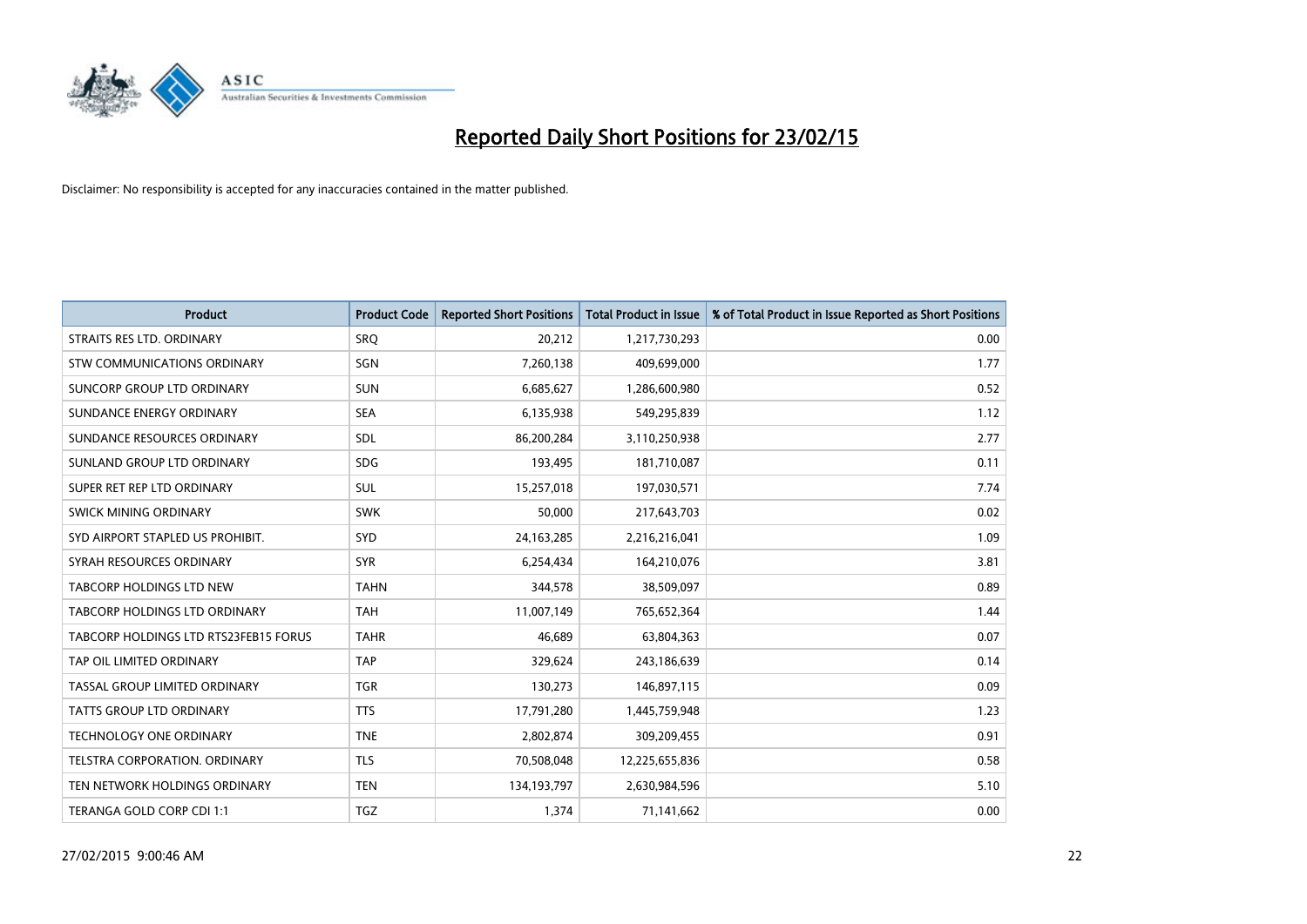

| <b>Product</b>                       | <b>Product Code</b> | <b>Reported Short Positions</b> | <b>Total Product in Issue</b> | % of Total Product in Issue Reported as Short Positions |
|--------------------------------------|---------------------|---------------------------------|-------------------------------|---------------------------------------------------------|
| TFS CORPORATION LTD ORDINARY         | <b>TFC</b>          | 14,717,936                      | 326,983,445                   | 4.50                                                    |
| THE REJECT SHOP ORDINARY             | <b>TRS</b>          | 1,701,790                       | 28,844,648                    | 5.90                                                    |
| THINK CHILDCARE EDU ORDINARY         | <b>TNK</b>          | 500,000                         | 39,600,000                    | 1.26                                                    |
| THORN GROUP LIMITED ORDINARY         | <b>TGA</b>          | 26,970                          | 151,337,839                   | 0.02                                                    |
| <b>TIGER RESOURCES ORDINARY</b>      | <b>TGS</b>          | 7,044,866                       | 1,143,541,406                 | 0.62                                                    |
| TOLL HOLDINGS LTD ORDINARY           | <b>TOL</b>          | 4,577,360                       | 717,437,878                   | 0.64                                                    |
| TORO ENERGY LIMITED ORDINARY         | <b>TOE</b>          | $\mathbf{1}$                    | 1,903,769,581                 | 0.00                                                    |
| TOWER LIMITED ORDINARY               | <b>TWR</b>          | 924                             | 178,145,130                   | 0.00                                                    |
| TOX FREE SOLUTIONS ORDINARY          | <b>TOX</b>          | 797,301                         | 133,752,359                   | 0.60                                                    |
| TPG TELECOM LIMITED ORDINARY         | <b>TPM</b>          | 15,490,803                      | 793,808,141                   | 1.95                                                    |
| TRADE ME GROUP ORDINARY              | <b>TME</b>          | 4,458,859                       | 396,830,595                   | 1.12                                                    |
| <b>TRANSFIELD SERVICES ORDINARY</b>  | <b>TSE</b>          | 5,029,158                       | 512,457,716                   | 0.98                                                    |
| TRANSPACIFIC INDUST. ORDINARY        | <b>TPI</b>          | 84,241,683                      | 1,579,699,505                 | 5.33                                                    |
| TRANSURBAN GROUP TRIPLE STAPLED SEC. | <b>TCL</b>          | 9,366,834                       | 1,914,461,916                 | 0.49                                                    |
| <b>TREASURY GROUP ORDINARY</b>       | <b>TRG</b>          | 87,268                          | 27,604,144                    | 0.32                                                    |
| TREASURY WINE ESTATE ORDINARY        | <b>TWE</b>          | 10,595,668                      | 651,261,403                   | 1.63                                                    |
| TROY RESOURCES LTD ORDINARY          | <b>TRY</b>          | 3,317,313                       | 195,265,161                   | 1.70                                                    |
| UGL LIMITED ORDINARY                 | UGL                 | 19,172,953                      | 166,511,240                   | 11.51                                                   |
| UNILIFE CORPORATION CDI 6:1          | <b>UNS</b>          | 114,999                         | 273,135,402                   | 0.04                                                    |
| UNITY MINING LTD ORDINARY            | <b>UML</b>          | 320,000                         | 1,140,312,866                 | 0.03                                                    |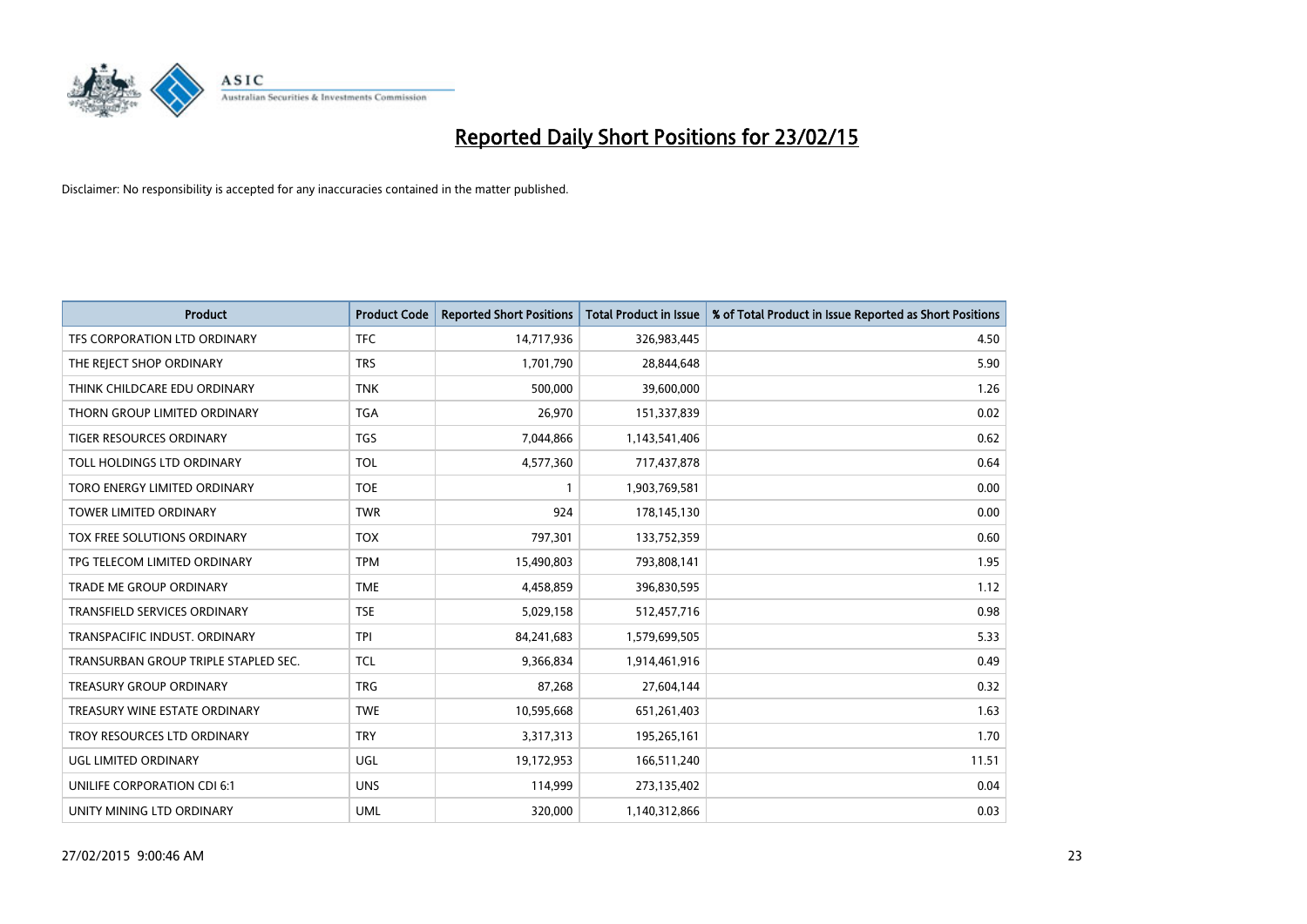

| <b>Product</b>                       | <b>Product Code</b> | <b>Reported Short Positions</b> | <b>Total Product in Issue</b> | % of Total Product in Issue Reported as Short Positions |
|--------------------------------------|---------------------|---------------------------------|-------------------------------|---------------------------------------------------------|
| UXC LIMITED ORDINARY                 | <b>UXC</b>          | 1,078,818                       | 331,590,518                   | 0.33                                                    |
| <b>VEDA GROUP LTD ORDINARY</b>       | <b>VED</b>          | 12,467,135                      | 842,055,406                   | 1.48                                                    |
| <b>VILLAGE ROADSHOW LTD ORDINARY</b> | <b>VRL</b>          | 1,138,316                       | 159,515,151                   | 0.71                                                    |
| <b>VIRGIN AUS HLDG LTD ORDINARY</b>  | <b>VAH</b>          | 31,485,214                      | 3,524,912,131                 | 0.89                                                    |
| <b>VIRTUS HEALTH LTD ORDINARY</b>    | <b>VRT</b>          | 5,662,492                       | 79,885,938                    | 7.09                                                    |
| <b>VISION EYE INSTITUTE ORDINARY</b> | <b>VEI</b>          | 1,586,666                       | 178,873,554                   | 0.89                                                    |
| <b>VOCATION LTD ORDINARY</b>         | <b>VET</b>          | 11,773,738                      | 230,000,000                   | 5.12                                                    |
| <b>VOCUS COMMS LTD ORDINARY</b>      | VOC                 | 4,286,278                       | 105,441,949                   | 4.07                                                    |
| WAM CAPITAL LIMITED ORDINARY         | <b>WAM</b>          | 171                             | 345,405,201                   | 0.00                                                    |
| WARRNAMBOOL CHEESE ORDINARY          | <b>WCB</b>          | 19                              | 56,098,797                    | 0.00                                                    |
| WATPAC LIMITED ORDINARY              | <b>WTP</b>          | 3,933,632                       | 189,258,397                   | 2.08                                                    |
| <b>WDS LIMITED ORDINARY</b>          | <b>WDS</b>          | 148,187                         | 144,740,614                   | 0.10                                                    |
| WEBJET LIMITED ORDINARY              | <b>WEB</b>          | 1,465,143                       | 79,397,959                    | 1.85                                                    |
| <b>WESFARMERS LIMITED ORDINARY</b>   | <b>WES</b>          | 10,902,902                      | 1,123,752,517                 | 0.97                                                    |
| WESTERN AREAS LTD ORDINARY           | <b>WSA</b>          | 3,381,798                       | 232,580,131                   | 1.45                                                    |
| WESTERN DESERT RES. ORDINARY         | <b>WDR</b>          | 2,490,070                       | 620,049,919                   | 0.40                                                    |
| WESTERN DESERT RES. RIGHTS 31-MAR-14 | <b>WDRR</b>         | 17,835                          | 120,009,662                   | 0.01                                                    |
| <b>WESTFIELD CORP STAPLED</b>        | <b>WFD</b>          | 6,927,003                       | 2,078,089,686                 | 0.33                                                    |
| WESTFIELD GROUP ORD/UNIT STAPLED SEC | <b>WDC</b>          | 996,085                         | 2,078,089,686                 | 0.05                                                    |
| WESTPAC BANKING CORP ORDINARY        | <b>WBC</b>          | 36,212,186                      | 3,120,176,969                 | 1.16                                                    |